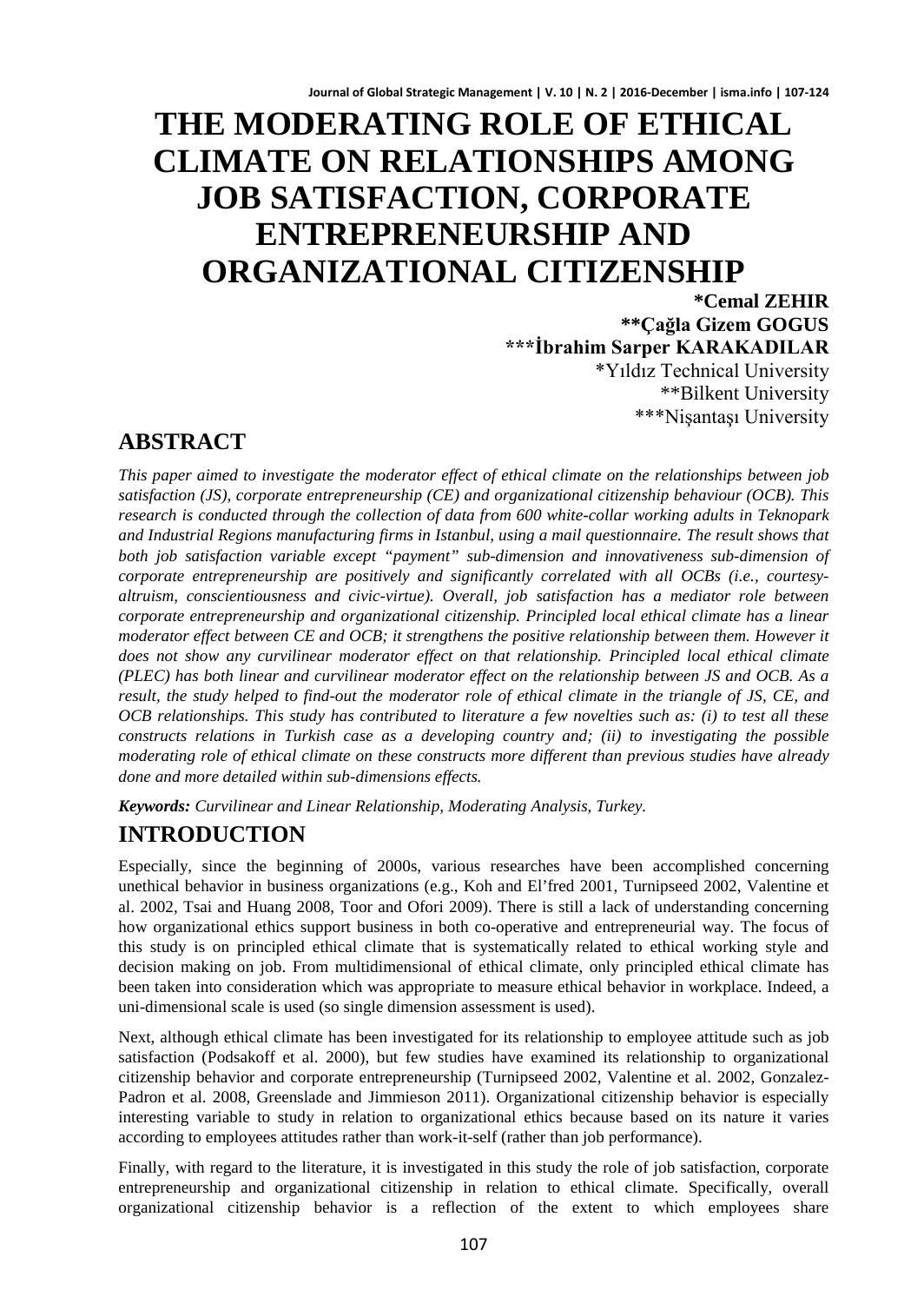"conscientiousness, civic virtue and courtesy/altruism" in the organization. Various types of values have been positively related to ethical intent which diminishes opportunistic behaviors in the work place. Moreover, mostly linear relationships or path models among job satisfaction, organizational citizenship and ethical climate variables have been analyzed previously (e.g., Koh and El'fred 2001, Cullen et al. 2003, Tsai and Huang 2008, Huang et al. 2012, Ruiz and Martínez 2014), curvilinear relationships have not been searched for among them. Routine relationships take place of flexible relationships with strong principled ethical rules, no time or effort could be given for organizational citizenship behaviors. Then, behind the rules, the need for organizational citizenship behaviors began to reincrease again to stay innovative, creative and successful in group work. At first, strong ethical environment weakens the positive effect of job satisfaction on organizational citizenship up to a certain level, and reincrease it again incrementally. At the beginning, more definite strict job descriptions and more conservative working environment in industrial manufacturing firms decrease the need for co-operation, conscientiousness and courtesy/altruism among employees. Flexible relationships with upper-managers are getting harder, so workers began to need less organizational citizenship and then only obey to certain rules. In addition to that the moderator role of ethical climate among job satisfaction, corporate entrepreneurship and organizational citizenship relationships is a new issue to look for.

As reasons are explained below, the scope of the paper contains like this: Corporate entrepreneurship (CE) has a growing importance in developed economies, because organizations have begun to view change as irrevocable and dynamic (Pittaway et al. 1998). However, the current literature findings may not be generalizable to developing countries, where Turkey might be a good example for that. As Turkey is gradually opening its doors to foreign trade and investments with new ventures and consolidations, we interested to research the effects of corporate entrepreneurship in Turkey's corporate environment as a developing country case.

The other important subject is that the ethical climate role in corporate entrepreneurship, job satisfaction and organizational citizenship triangle. This present study helps fill the gap in the existing business ethics literature in international area. Past researches about the subject of ethical climate is significantly associated with a number of work outcomes such as job satisfaction; organization commitment; turnover intention; and roles of ethical behaviors (Shin 2012). As well as, some researchers have taken into consideration the positive effect of organizational citizenship on profitability (Koys 2001), and some others the relationship between corporate entrepreneurship and performance. Such as, Pearce et al. (1997) found out a positive relationship between a firm's entrepreneurial orientation and its improved financial performance in a research of two largest units of electric utility system in south-eastern US.

Job satisfaction is an important organizational construct to study as it is often related to employee motivation, performance, absenteeism and turnover (e.g., Saks et al. 1996). Employee satisfaction with their jobs, promotion potential, co-workers and supervisors are frequently studied correlates of ethical climate. This construct is studied in different industries, perceiving that caring climates promote job satisfaction (e.g., Deshpande 1996a). The link between organizational ethics and job satisfaction is argued from Viswesvaran et al. (1998) organizational justice and cognitive dissonance theories. Continued dissonance results in distress and dissatisfaction with the situation. Viswesvaran and Deshpande (1996), and Schwepker (1999) found that the lack of an ethical fit between employees and their organization can result in distress and job dissatisfaction, among other things. Other studies also show that ethical leadership results in increased job satisfaction (e.g., Viswesvaran et al. 1998; Koh and El'fred 2001; Tsai and Huang 2008; Neubert et al. 2009; Toor and Ofori 2009).

The aim of the study is primarily, to analyze both linear and curvilinear impact of ethical climate on the relationships among job satisfaction, corporate entrepreneurship and organizational citizenship within Turkey survey; and also to see the detailed effects between sub-dimensions of these variables. Secondly, to analyze the mediator effect of job satisfaction dimensions between corporate entrepreneurship and organizational citizenship. The effect of corporate entrepreneurship on organizational citizenship has not been studied clearly, although the reverse effect has been taken into consideration previously.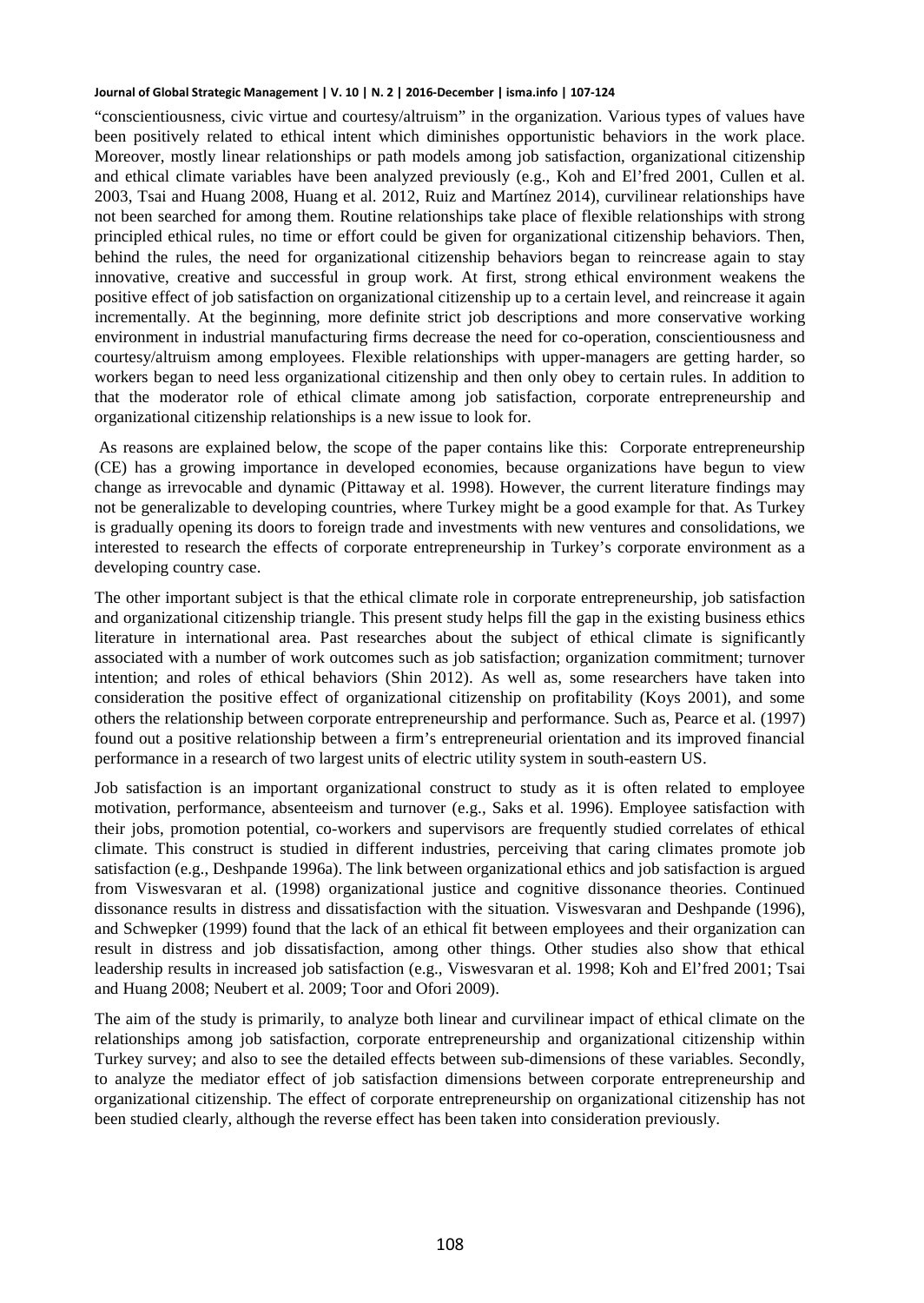# **LITERATURE REVIEW**

### Job Satisfaction

Job satisfaction is defined as an employee's overall affective status related to the appraisals from his or her job (Netemeyer et al. 1997; Babin and Boles 1998). Satisfaction judgments capture the extent to which an employee feels pleased, happy, and rewarded, or displeased, unhappy, and frustrated. Job satisfaction dimensions are determined by Hulin and Smith (1967) under 6 different factors. These are:

(1) Job it-self: The job should be interesting, must provide learning and development opportunities to the person, and should give the chance of being successful and taking risk.

(2) Management: Management must have the talent of providing technical and behavioural support.

(3) Working Conditions: Technical, physical conditions of the working environment.

(4) Promotion: The positions that employee can reach when the requirements are done and when the employee reaches to the wanted standards.

(5) Payment: The payment should be equal compared with other organizations and compensate the load of the job.

(6) Colleagues: Technical proficiency degrees of the colleagues and their social support power.

### Corporate Entrepreneurship

Miller (1983) categorized corporate entrepreneurship under three different categories such as; risk taking, proactiveness and radical product innovation. Same manner, Covin et al. (1994), mentioned that entrepreneurial firms having strategic point of view, are "risk taking, innovative and proactive" firms, whereas conservative firms are the firms which afraid of risk taking, which are reactive and not innovative.

Innovation refers to the firm's ability to create new products and introduce them to the market. It also indicates the company's commitment to process organizational innovations (Zahra 1993). Firms on the way of innovation need open communication channels, informal decisions, and flexible time and procedures. Innovation means the frequency and norm of tendency through product newness and technologic leadership (Slevin and Covin 1990). According to a similar definition, innovation is being busy with new ideas, novelties, in order to create new processes to have new products or services and technology.

Managers are told that pursuing corporate entrepreneurship means that companies should be proactive in their competitive arena, they should be risk oriented on such topics like new venture creations (Gray and Ariss 1985). Proactiveness reflects a firm's aggressive pursuit of market opportunities and its strong emphasis on being among the very first ones to undertake innovations in the industry. The firms have to pursue future demands ahead and react to them before the competitors being aware of that these demands can change the business environment (Antonic and Histrich 2001).

Risk taking is defined as the firm's disposition to support innovative projects (e.g., international ventures) even when the payoff from these activities is uncertain. In another definition, risk taking is an encouraged and aggressive move which necessitates finding sources in the fastest way in order to catch the opportunities as quick as possible (Lumpkin and Dess 1997).

### Organizational Citizenship

Organizational citizenship is defined as a voluntary individual behavior which helps organization to function as a whole in the most efficient way without taking into consideration structured rewarding system (Organ 1988). Employees' characteristics, job views and wishes have close relationships with organizational behavior (Podsakoff et al. 2000). We used Organ's (1988), five categories of organizational citizenship behavior (OCB) in this study. These are:

(1) Altruism implies that they give help to others without expecting any pay-back (Podsakoff and Mackenzie 1994).

(2) Courtesy means that they treat others with respect.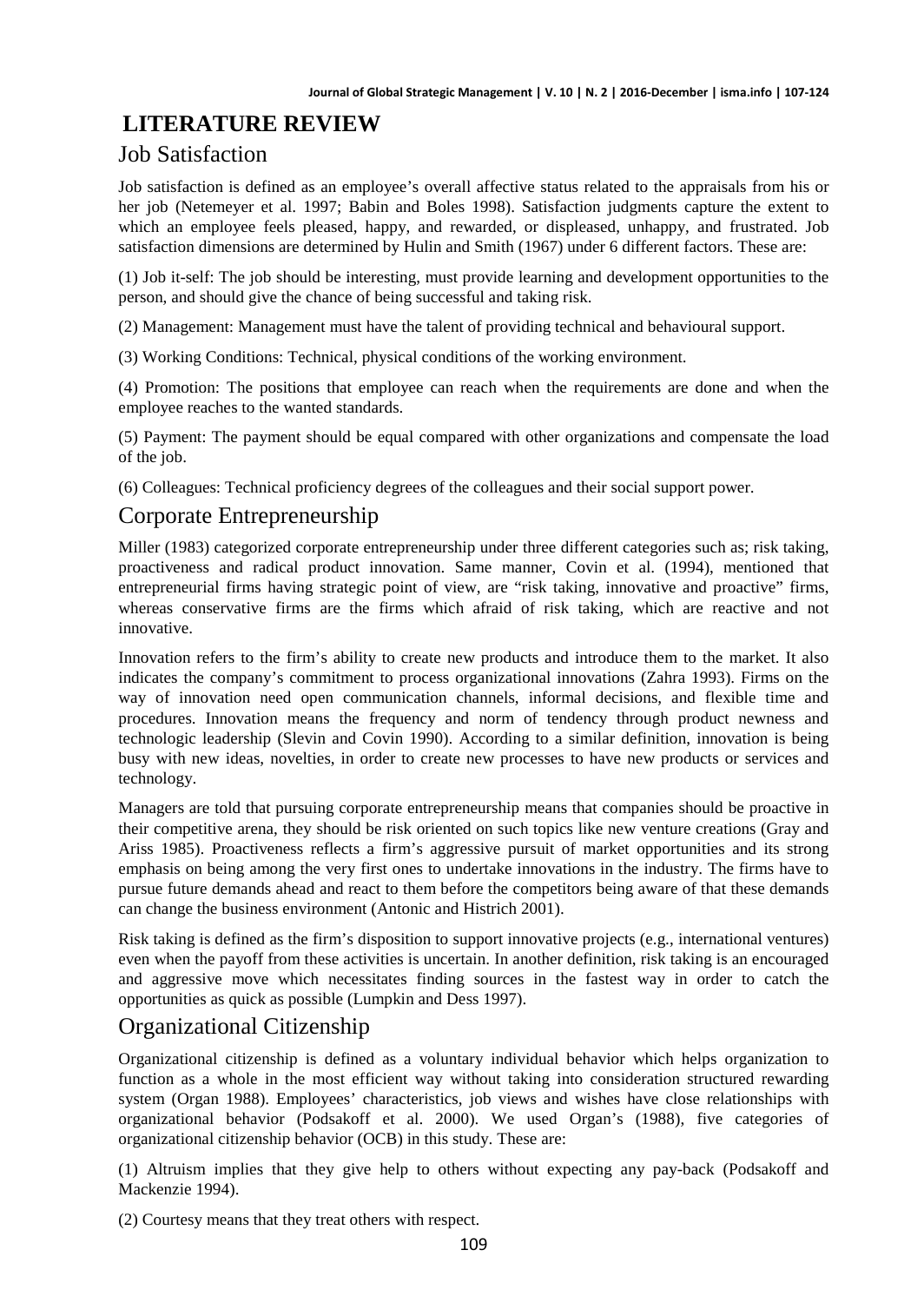(3) Conscientiousness means that employee carry out in-role behaviors (i.e., individual task performance), well beyond the minimum required levels.

(4) Civic virtue suggests that employees responsibly, actively and voluntarily participate in the political life of the organization (Podsakoff and Mackenzie 1994).

(5) Sportsmanship indicates that people do not complain, but have positive attitudes (this sub-dimension is excluded for this study because of low factor loading results).

### Ethical Climate

Ethical climate is a type of work climate that is best understood as a group of perspective climates reflecting the organizational procedures, policies and practices with moral consequences. Such climates arise when members believe that certain forms of ethical reasoning or behavior meet expected standards or norms for decision-making within the firm (Cullen et al. 2003). Ethical climate is the perception of what constitutes right behavior, and thus becomes a psychological mechanism through which ethical issues are managed (Cullen et al. 1989). Valentine et al. (2002) found that corporate ethical values are positively related to person-organization fit and organizational commitment.

Ethical climate framework first introduced by Victor and Cullen (1988), which is named Ethical Climate Questionnaire (ECQ). That typology of ethical climate has three bases of moral judgement: egoistic, benevolence and principle (Victor and Cullen 1988; Cullen et al. 1989). In the egoistic climate, behaviors are concerned first with satisfaction of self-interest. In the benevolent climate, behaviors are concerned with the well-being of others and maximizing the interests of a particular social group. Finally in the principled climate, behaviors are concerned with laws, codes, and procedures specifying decisions and actions for the good of others.

In our research, we analyzed "Teknopark Industrial Regions Manufacturing Firms" where company rules and procedures take priority in decision making. For this reason, we focused on local focus (refers to the organization it-self), and primarily on principled-local focus. Wyld and Jones (1997) pointed out in their study that kind of ethical climate type requires rules and procedures within detailed defined law and codes rather than behaving self-centric manner. Therefore, this study is only focus on rules climate (i.e., employees are strictly following company policies and procedures) whilst other four different ethical climate types not included this research subject. According to Wang and Hsieh (2012) these other ethical climate types are defined like this: instrumental climate (i.e., focus on the maximization of self-interest), caring climate (i.e., concern for the well-being of others), independence climate (i.e., adherence to one's personal ethical beliefs), law and code climate (i.e., people are expected to comply with law and professional standards). In addition Cullen et al. (2003) found that principled dimension of ethical behavior has no effect on non-professional workers but have effect on professional workers. When considering the all of these, in that study regarding to our sampling data, principled-local dimension of ethical climate for white-collar professionals is taken into consideration as the unit of analysis.

# **HYPOTHESIS**

# Job Satisfaction and Organizational Citizenship

In the literature, there is a positive relationship between organizational citizenship and job satisfaction. Podsakoff et al. (2000) find consistent support for the positive relationship between job attitudes and organizational citizenship behaviors (OCB) in their meta-analytic review of the management literature. Netemeyer et al. (1997), report a link between job satisfaction and OCB in their studies of salespeople. Different meta-analytic review studies also demonstrate that there are strong relationships between job satisfaction and organizational citizenship too (Organ and Ryan 1995; LePine et al. 2002).

The study of Scheneider et al. (1995) proves that over time, employees in an organization become more homogenous in disposition and develop shared attitudes which lead to employee satisfaction. Motowidlo (2000) mentioned that although it is difficult to express the organizational consequences of OCB in economic terms and to show how and what extent it contributes to financial firm performance, OCB has important implications for individuals in organizations. Effective performance in these areas can lead to systemic rewards and thereby positively affect individuals' motivation, as well as their satisfaction and organizational commitment.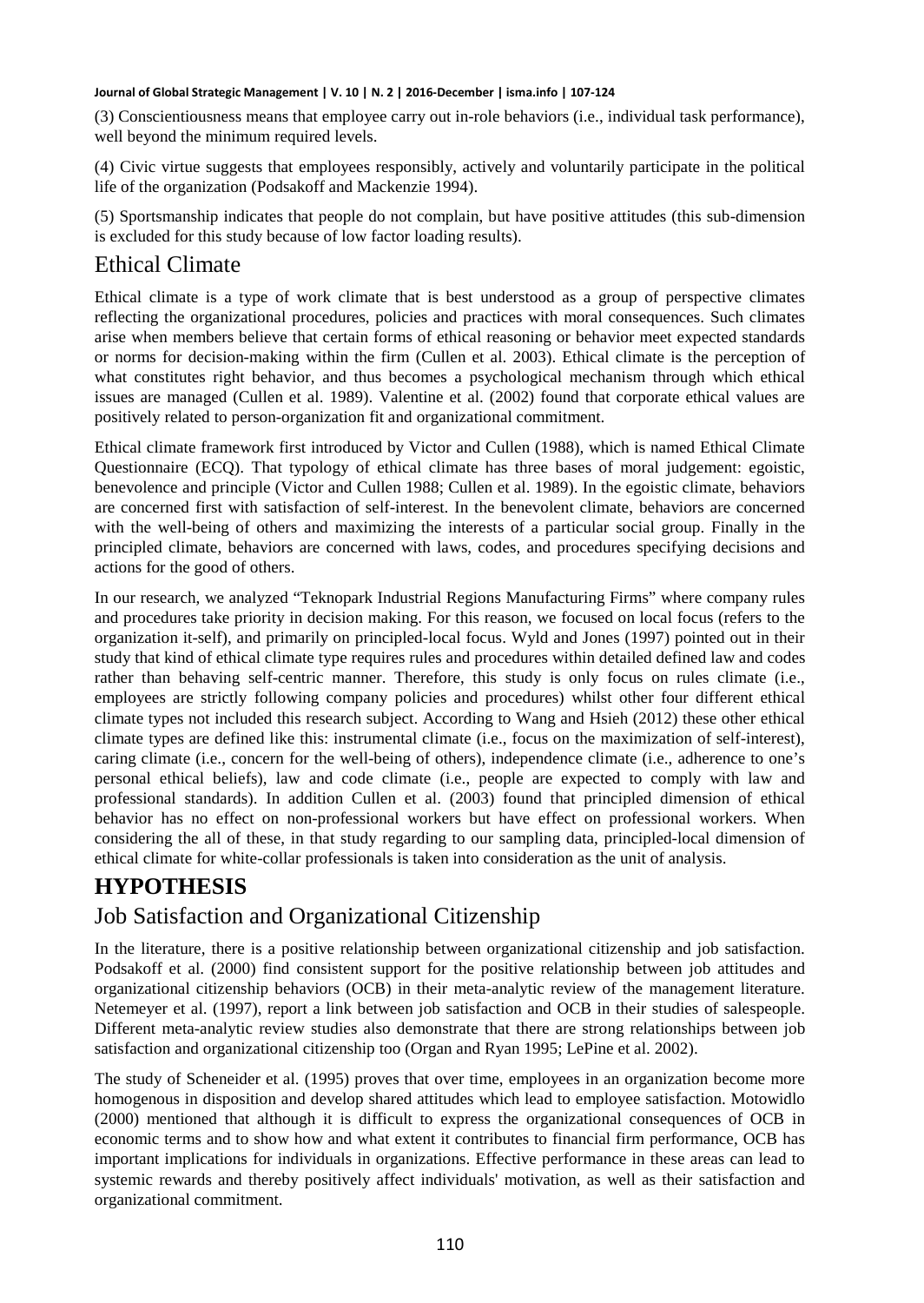However, vice versa is also true, in some other industries job satisfaction has a positive effect on organizational citizenship. Ackfeldta and Coote (2005) found that job attitudes (job satisfaction and organizational commitment) are proposed as direct predictors of OCBs while searching the potential antecedents of OCBs in a retail setting. As a result of the research, the relationship between job attitudes and OCBs is found strongly positive and significant. Mackenzie et al. (1998) also report a relationship between job attitudes and extra-role behaviors in their study of sales agents. Employees who are satisfied with their jobs and committed to their employers will reciprocate by showing a willingness to engage in OCBs. Yoon and Suh (2003) found that contact employees' job satisfaction and trust in manager are significantly related to OCB. Smith et al. (1983) found that job satisfaction showed a direct predictive path to altruism, one of the sub-dimensions of organizational citizenship. Koys (2001) proves that positive business outcomes influence positive employee attitudes. Positive employee attitudes increase job satisfaction supporting organizational citizenship in the work place. All in all, these hypotheses are proposed:

H1: Job satisfaction is positively related to corporate organizational citizenship.

H1a: Job satisfaction dimensions (such as: job it-self; management; company policy (i.e., working conditions and promotion); payment; colleagues satisfaction) are positively and significantly related to courtesy-altruism.

H1b: Job satisfaction dimensions are positively and significantly related to conscientiousness.

H1c: Job satisfaction dimensions are positively and significantly related to civic virtue.

### Corporate Entrepreneurship and Organizational Citizenship

Organizational citizenship behavior would also help coordinate activities among team members and across groups (Podsakoff et al. 1997). CE is different from corporate venturing and intrapreunership by providing an overview of how an organization as a whole can become more enterprising, and how it can better utilize the entrepreneurial activities of its employees (Pittaway 2001). These entrepreneurial activities might lead to strong OCBs like altruism, conscientiousness and civic virtue which diminish opportunistic behaviors in the work place. In a more innovative and risk taker firm structure, employees will have willingness to participate in all activities of the firm voluntarily, to take place actively in discussions, and to become an active player during the implementations of changes and novelties in the company.

Corporate entrepreneurship means the overall entrepreneurial orientation of a company and it seems like a fundamental factor in the organizational performance. Moreover, organizational performance is not simply a sum of individuals' performances; it may be influenced by other factors like "shared values". If a unit's employees share positive attitudes, they should have norm of cooperation and collaboration which in turn will enhance OCBs. As a result, corporate entrepreneurship will positively affect organizational citizenship. An entrepreneurial firm must have efficient team players in order to attain success. This teamwork will lead to (necessitate) organizational citizenship behavior. Gonzalez-Padron et al. (2008) found that a purchasing unit's entrepreneurial innovation has a positive effect on their relationship quality with participants. Based on this argument, the second hypothesis is proposed like that:

H2: Corporate entrepreneurship is positively related to organizational citizenship.

H2a: Corporate entrepreneurship categories (i.e., innovativeness; risk taking - proactiveness) are positively related to courtesy-altruism.

H2b: Corporate entrepreneurship categories are positively related to conscientiousness.

H2c: Corporate entrepreneurship categories are positively related to civic virtue.

### Corporate Entrepreneurship and Job Satisfaction

The literature supports that job satisfaction positively affects corporate entrepreneurship. Satisfaction and performance are meaningfully related and satisfaction provides performance (Judge and Bono 2001; Fisher 2003). Karatepe et al. (2004) searched the effect of trait competitiveness, self-efficacy, and effort on performance and found that all of them are significant predictors for employee performance.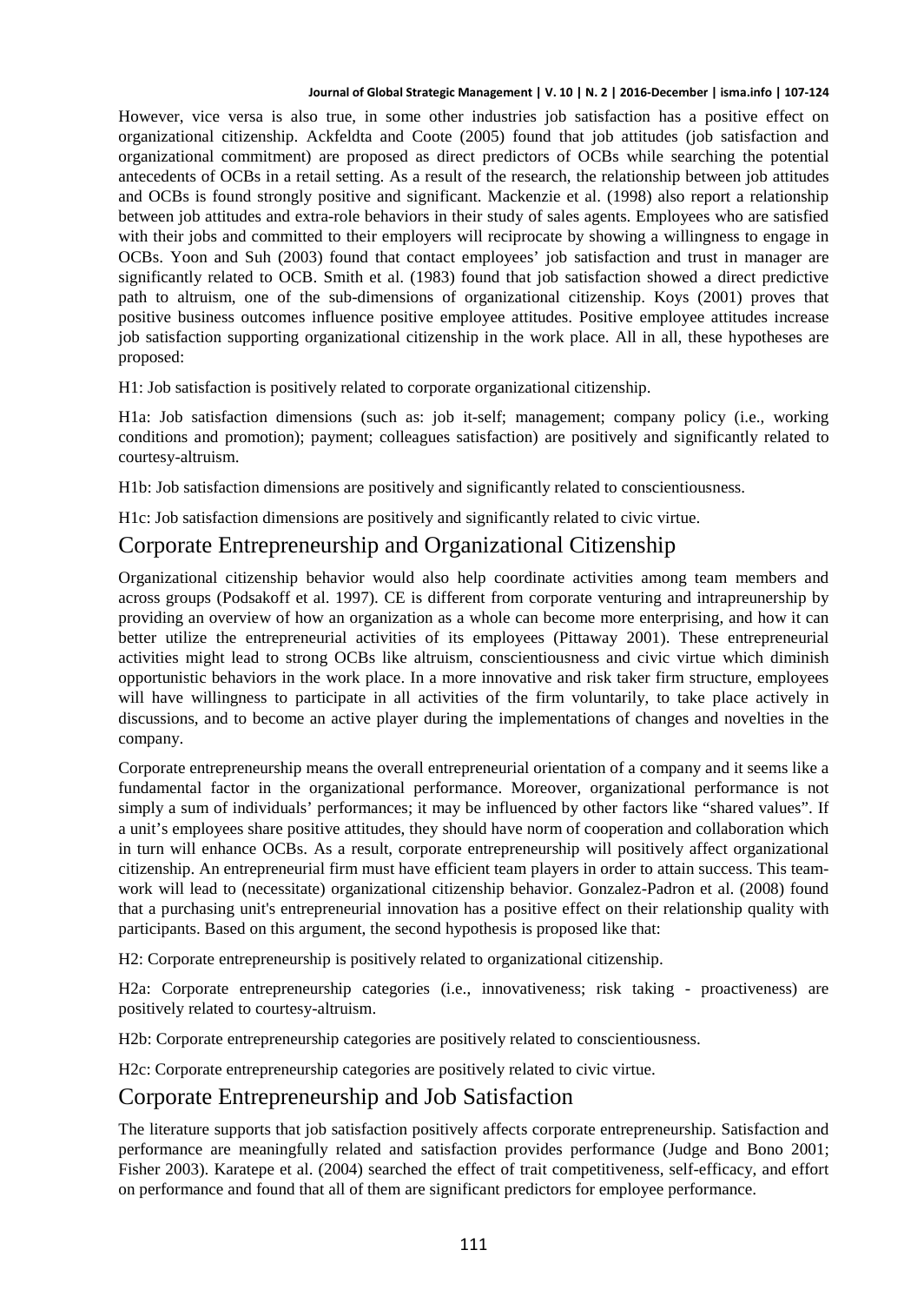On the other hand, some other studies support the positive effect of corporate entrepreneurship on job satisfaction. Logical inductions suggest that organizations that promote corporate entrepreneurship must employ managers who are entrepreneurial in their behavior. By extension, it would seem that managers who are entrepreneurial must have a positive impact on their subordinates if the organization's entrepreneurial initiatives are wished to be successful (Pearce et al. 1997). In other words, successful entrepreneurial behaviors of managers will increase job satisfaction at work. Yoon and Suh (2003), propose that work force capability lead to employee satisfaction and customer's perceptions of value in a service profit chain. As work force capability should be high for an innovative, risk-taker entrepreneurial firm, it can be concluded that corporate entrepreneurship will positively affect employee job satisfaction and then organizational profit and growth. Therefore, we proposed these two hypotheses about job satisfaction and corporate entrepreneurship.

H3: Corporate entrepreneurship will positively influence on job satisfaction.

H4: Job satisfaction mediates the relationship between CE (i.e., innovativeness; risk taking proactiveness) and OCB (i.e., courtesy-altruism; conscientiousness; civic virtue).

# Ethical Climate, Job Satisfaction and Organizational Citizenship

Job satisfaction and ethical climate are widely studied in business ethics literature and there are some evidences about their strong relationships (Wang and Hsieh 2012). For example, in the study of Fu (2014) some facets of job satisfaction (such as: promotion satisfaction; coworker satisfaction; supervisor satisfaction) are found statistically positively related with ethical behaviors. Analogously, it is pointed out that employees job satisfaction can change by manipulating the ethical climate (Deshpande 1996b). Viswesvaran et al. (1998) suggested that ethics in organization should enhance satisfaction with supervision. Hagedoorn et al. (1999) supported this finding proving that among all the facets of job satisfaction, satisfaction with supervisors has the greatest impact on employees. Schminke et al. (2005), consider how the fit between the leader's ethics and the ethics of the employee influences employee attitudes of satisfaction, commitment, and turnover intentions. They suggest that dissimilar perspectives in moral reasoning between leaders and employees will lead to employee dissatisfaction, lower commitment, and greater turnover intentions.

Koh and El'fred (2001) looked for the relationships between ethical climate, association between ethical behavior and career success, job satisfaction based on managers in Singapore. The results of the model indicate that a more favorable ethical climate, especially principled ethical climate, is associated with a higher level of job satisfaction in the organization. Besides that, Viswesvaran and Deshpande (1996) both have found a stronger association between ethical behavior and career success which is linked to higher level of job satisfaction. Only principled ethical climate is found significantly and positively correlated with job satisfaction. The results indicate that a more favorable ethical climate is associated with a higher level of job satisfaction in the organization.

Ruiz et al. (2011), found that both supervisors and top manager's ethical leadership has a positive influence on both employee job satisfaction and employee organizational citizenship. Furthermore, Martin and Cullen (2006) meta-analytic review provides evidence of the relationship between ethical climate perceptions and individual-level work outcomes. Other literature also proved the positive effect of ethical leadership on organizational citizenship behaviors (Chiaburu and Lim 2008; Mayer et al. 2009; Rego et al. 2010). Apart from this point, as the job satisfaction is assumed to be positively correlated to organizational citizenship, ethics might have a moderator effect between them. Likewise, we can say that as long as the employee will be satisfied with the company rules, procedure and laws, the principled-local dimension of ethical climate will strengthen the relationship between these two variables. Other studies have also reported that perceptions of unfair promotion may affect job attitudes and organizational outcomes adversely (Saal and Moore 1993). As the ethical climate influences the job outcomes and company performance, it might again be a moderator between job satisfaction and organizational citizenship, the key fundamental dimension of organizational performance.

H5: The relationship between job satisfaction and organizational citizenship will be moderated by principled-local lotus of ethical climate. Higher level of ethical climate will strengthen the positive effect of job satisfaction on organizational citizenship.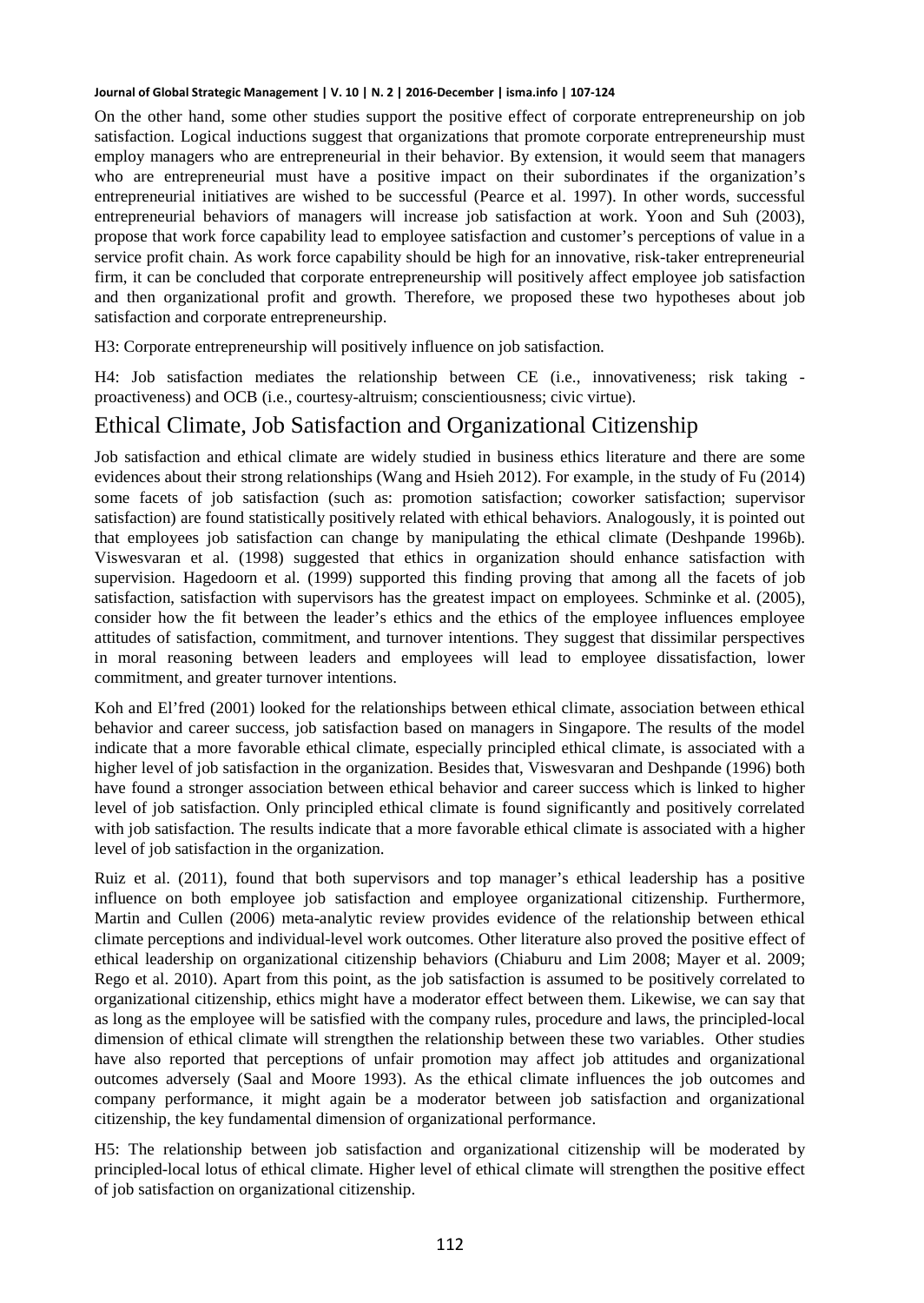H5a: Principled local ethical climate (PLEC) will positively moderate the relationship between JS and courtesy-altruism.

H5b: Principled local ethical climate (PLEC) will positively moderate the relationship between JS and conscientiousness.

H5c: Principled local ethical climate (PLEC) will positively moderate the relationship between JS and civic virtue.

H6: The moderator effect of ethical climate on the relationship between job satisfaction and organizational citizenship is curvilinear. Firms that over-pursue desired job satisfaction criteria in strong ethical environments will generate diminishing organizational citizenship behavior.

H6a: The moderator effect of ethical climate on the relationship between job satisfaction and courtesyaltruism is curvilinear.

H6b: The moderator effect of ethical climate on the relationship between job satisfaction and conscientiousness is curvilinear.

H6c: The moderator effect of ethical climate on the relationship between job satisfaction and civic virtue is curvilinear.

#### Ethical Climate, Corporate Entrepreneurship and Organizational **Citizenship**

Business, as a type of society, is possible only within a certain social context of institutions, agreements, understandings, and shared values. The freedom of business to make a profit is limited by the values of fairness, equal opportunity, honesty, and truthfulness (DeGeorge 1999). Ethical culture formed of four first order structure which are "top management, supervisor, peers ethical leadership and formal policies", has a positive effect on OCB (organizational citizenship behavior) of financial industry employees in Spain (Ruiz and Martínez 2014). Zahra and Gravis (2000) found out that the perceived hostility of the international environment has a moderating effect on the relationship between ICE (international corporate entrepreneurship) and company performance. The study shows that the hostility weakens this relationship. ICE does not always guarantee superior performance; the payoff from ICE is moderated by executives' perceptions about the hostility of their firm's international business environment. Coming from this point, external or internal hostility in corporate environment might threaten principled-local ethical climate in the working place by disregarding the written or formal rules and procedures of the company. As the OCBs function like a pre-requisite for organizational group performance (Organ 1988; Podsakoff et al. 1997), the moderating effect of ethical climate between corporate entrepreneurship and organizational citizenship is analyzed, which has not been studied yet to our knowledge.

Greenslade and Jimmieson (2011) found that in units where the service climate is positive, nurses report expending greater effort on task performance. Landeros and Plank (1996) mentioned that beneficence, an obligation to help other people further their legitimate concerns, moderates the relationships of teamwork and relationship quality with entrepreneurial innovation. From the data obtained from purchasing managers in multinational corporations, Gonzalez-Padron et al. (2008) found that in a climate valuing ethics; teamwork has a much higher relationship with entrepreneurial innovation than in a lower ethical climate. This result supports conclusions of Landeros and Plank (1996). Moreover, that was found entrepreneurial innovation positively affects the quality of the relationships among sourcing participants when operating in a climate valuing ethics (Gonzalez-Padron et al. 2008). In other words, innovativeness under entrepreneurial perception positively effects organizational behavior quality under a working climate valuing ethics. Turnipseed (2002) found that individuals considered more ethical will also be perceived as exhibiting a higher degree of OCB than less ethical workers. In addition to that, workers considered ''more ethical'' have more and stronger links between OCB and productivity than those considered ''less ethical''. That is suggested further studies should address causality of OCB. Good citizenship behavior may cause performance, but high performance may also cause OCB, or a yet unidentified variable may cause both. Apart from Turnipseed (2002) suggestion, ethical behavior became a causal candidate between corporate entrepreneurship and organizational behavior in this study.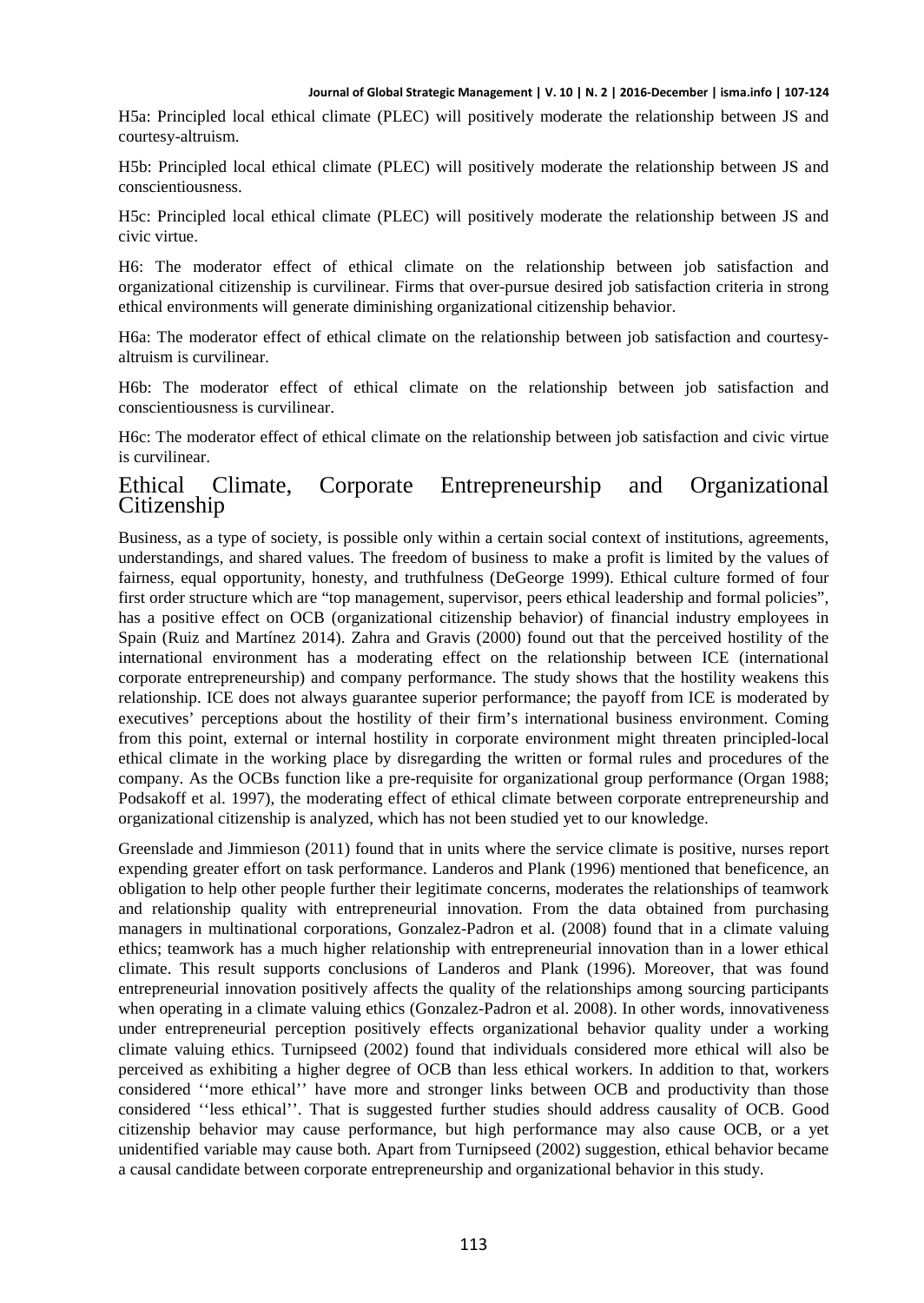H7: The relationship between corporate entrepreneurship and organizational citizenship will be moderated by principled-local lotus of ethical climate. Higher level of ethical climate will strengthen the positive effect of corporate entrepreneurship on organizational citizenship.

H7a: Principled local ethical climate (PLEC) will positively moderate the relationship between CE and courtesy-altruism.

H7b: Principled local ethical climate (PLEC) will positively moderate the relationship between CE and conscientiousness.

H7c: Principled local ethical climate (PLEC) will positively moderate the relationship between CE and civic virtue.

H8: The moderator effect of ethical climate on the relationship between corporate entrepreneurship and organizational citizenship is curvilinear. Firms that over-pursue corporate entrepreneurship activities in strong ethical environments will generate diminishing organizational citizenship behaviour.

H8a: The moderator effect of ethical climate on the relationship between CE and courtesy-altruism is curvilinear.

H8b: The moderator effect of ethical climate on the relationship between CE and conscientiousness is curvilinear.

H8c: The moderator effect of ethical climate on the relationship between CE and civic virtue is curvilinear.



**Figure 1. Research Model**

### **METHODOLOGY**

### Measurement

Five-point questions Likert-style are used to measure all variables. Cronbach's Alpha reliability scores for each constructs and correlation coefficients between each constructs resulted statistically satisfactory as shown in Table 1.

Job satisfaction dimensions are determined by Hulin and Smith (1967) under 6 different factors; job itself, payment, promotion, management, colleagues, working conditions. After the factor analysis, promotion and working conditions are loaded in the same factor and related regression analyses are done based on 4 factors; job it-self, payment, management and company policy (i.e., promotion and working conditions).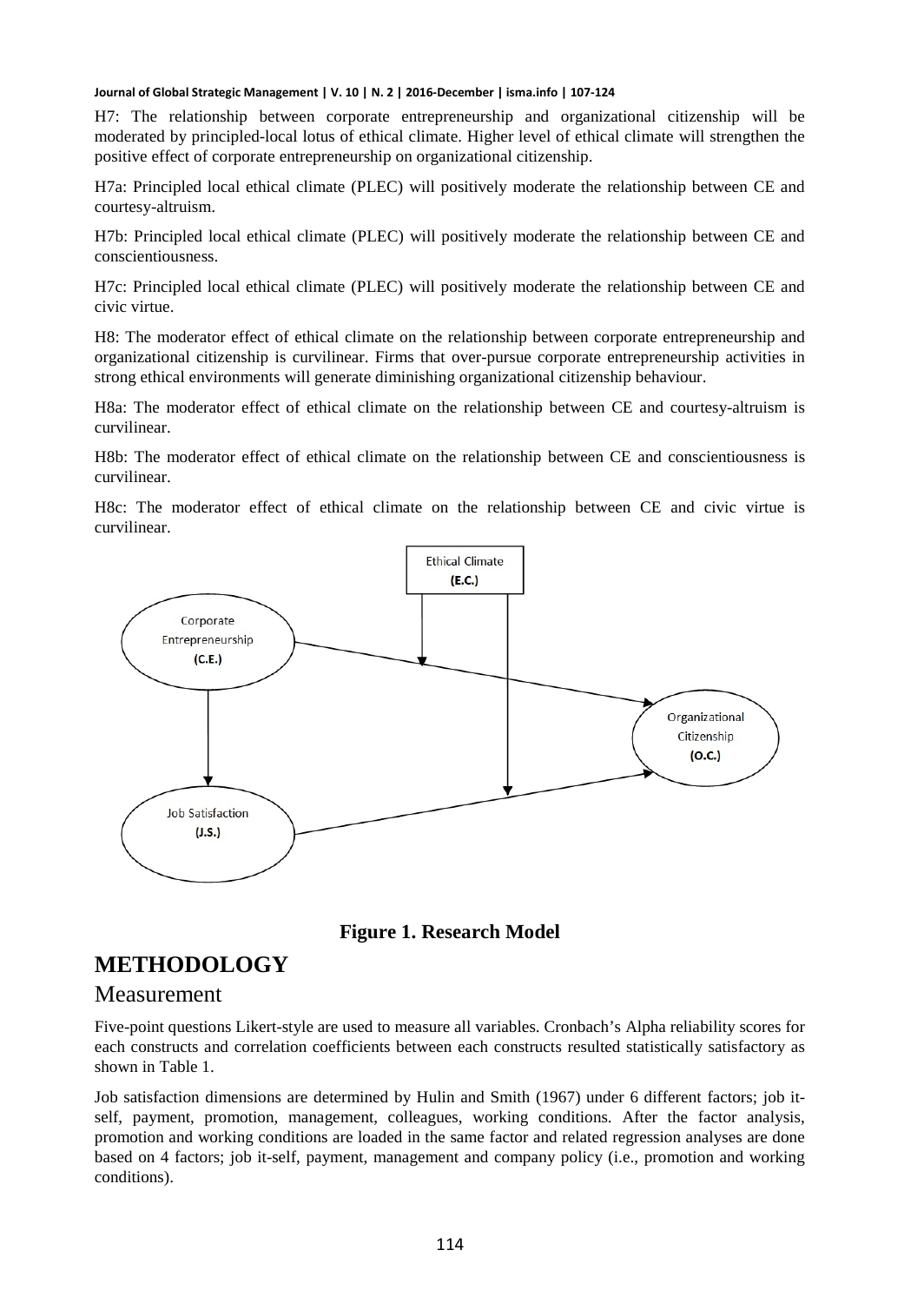| Constructs                                 | 1             | $\overline{c}$ | 3             | 4             | 5             | 6             | $\tau$   | 8               | 9        | 10            | 11            |
|--------------------------------------------|---------------|----------------|---------------|---------------|---------------|---------------|----------|-----------------|----------|---------------|---------------|
| 1.innovativeness                           | $\alpha = 90$ |                |               |               |               |               |          |                 |          |               |               |
| 2. risk taking $\sqrt{ }$<br>proactiveness | $0.56**$      | $a = 0.82$     |               |               |               |               |          |                 |          |               |               |
| 3.courtesy/altruism                        | $0.30**$      | $0.14**$       | $\alpha = 84$ |               |               |               |          |                 |          |               |               |
| 4.civic virtue                             | $0.37**$      | $0.30**$       | $0.52**$      | $\alpha = 75$ |               |               |          |                 |          |               |               |
| 5.conscientiousness                        | $0.29**$      | $0.19**$       | $0.43**$      | $0.52**$      | $\alpha = 78$ |               |          |                 |          |               |               |
| 6.management<br>satisfaction               | $0.41**$      | $0.30**$       | $0.39**$      | $0.43**$      | $0.27**$      | $\alpha = 83$ |          |                 |          |               |               |
| 7.job it-self<br>satisfaction              | $0.36**$      | $0.21**$       | $0.33**$      | $0.39**$      | $0.30**$      | $0.42**$      | $a = 77$ |                 |          |               |               |
| 8.payment<br>satisfaction                  | $0.48**$      | $0.43**$       | $0.15**$      | $0.31**$      | $0.21**$      | $0.40**$      | $0.31**$ | $\alpha = 0.85$ |          |               |               |
| 9.colllegue<br>satisfaction                | $0.29**$      | $0.08*$        | $0.46**$      | $0.33**$      | $0.32**$      | $0.39**$      | $0.37**$ | $0.23**$        | $a = 74$ |               |               |
| 10.company policy<br>$(\S)$                | $0.56**$      | $0.35**$       | $0.38**$      | $0.48**$      | $0.37**$      | $0.58**$      | $0.84**$ | $0.45**$        | $0.44**$ | $\alpha = 88$ |               |
| 11.principle ethical<br>climate            | $0.41**$      | $0.28**$       | $0.27**$      | $0.36**$      | $0.25**$      | $0.34**$      | $0.26**$ | $0.30**$        | $0.22**$ | $0.43**$      | $\alpha = 82$ |

### **Table 1 Correlation and Cronbach's Alpha reliability scores for each constructs**

Notes: Kaiser-Meyer-Olkin (KMO) measure is 0.92, which is  $>0.50$ , and the Bartlett's test of Sphericity is found significant, <0.05; the explanatory power of the whole model (which percent all the independent variables explain the dependent variable) is 68.8%. (§) company policy consists "promotion and working conditions satisfaction". \*\* Correlation is significant at the p<0.01 level.

Organ's (1988), five categories of organizational citizenship behavior (OCB) are used; conscientiousness, altruism, civic virtue, sportsmanship and courtesy means that they treat others with respect. Based on this survey data, after the conducting factor analysis, courtesy and altruism are loaded in one factor. Sportsmanship questions are loaded neither in a separate factor nor in defined factors. As a result, regression analysis related to organizational citizenship behavior are done based on 3 separate factors; conscientiousness, civic virtue and courtesy-altruism.

Miller (1983) categorized corporate entrepreneurship under three different categories; risk taking, proactiveness and radical product innovation. After the factor analysis proactiveness and risk taking are loaded in the same factor. As a result, all related analyses are done based on 2 factors, innovativeness and "risk taking-proactiveness".

The scale of Victor and Cullen (1988) for ECQ (Ethical Climate Questionnaire) is used to measure the ethical climate dimension. That typology of ethical climates has three bases of moral judgement: egoistic, benevolence and principle. Victor and Cullen (1988) typology analyses these three dimensions (egoistic, benevolent, principled) under three locus; individual, local and cosmopolitan. In our analysis, only principled-local lotus dimension is taken under consideration.

### Results

Kaiser-Meyer-Olkin (KMO) measure is  $0.92$ , which is  $> 0.50$ , and the Bartlett's test of sphericity is found significant (<0.05), so there is no need for kurtosis and skewness analysis because the set of variables is homogenous. The explanatory power of the hole model (how % all independent variables explain the dependent variable) is 66.9 %.

### *Descriptive Statistics*

Descriptive characteristics of the respondents were summarized as shown in Table 2. Among the 569 respondents 41.1% were females; 38.3 % of the sample is accumulated between the middle-age group (30-45 years), the other 21.6 % forms the youngest (below 30) and oldest (above 45) sample population. Educational levels were generally high; 68.7 % of the sample has university and master degree. In addition to these, the majority of the respondents are placed in middle-level managerial positions with 48.3 %.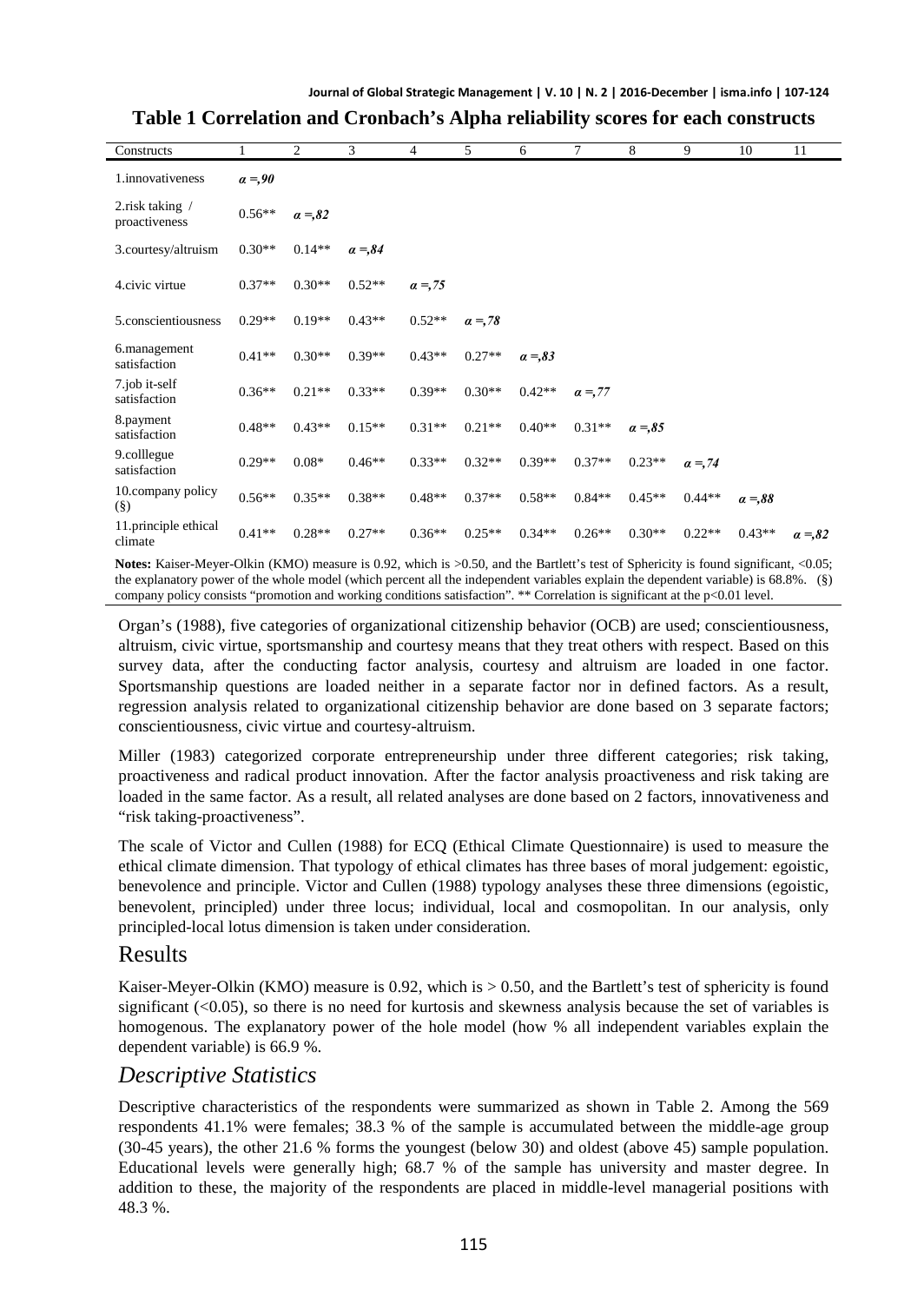| Variables            | Frequency | Percentages (%) |
|----------------------|-----------|-----------------|
| Gender               |           |                 |
| Female               | 234       | 41,1            |
| Male                 | 335       | 58.9            |
| Age                  |           |                 |
| 29 and under         | 93        | 16,3            |
| 30-45                | 218       | 38,3            |
| 46 and above         | 30        | 5,3             |
| Non-response         | 228       | 40,1            |
| Educational level    |           |                 |
| Elementary school    | 20        | 3,5             |
| High school          | 92        | 16,2            |
| College              | 55        | 9,7             |
| University           | 300       | 52,7            |
| Graduate school      | 91        | 16,0            |
| Non-response         | 11        | 1,9             |
| Occupation           |           |                 |
| Mid-level managers   | 104       | 4,9             |
| Upper-level managers | 143       | 8,1             |
| General manager      | 389       | 5,8             |
| Owner/Partnership    | 54        | 81,1            |
| Others               | 159       | 27,9            |
| Non-response         | 52        | 9,1             |

#### **Journal of Global Strategic Management | V. 10 | N. 2 | 2016-December | isma.info | 107-124 Table 2 Respondents' profile**

# *Exploratory Factor Analysis*

All variables except principled ethical climate variable are operationalized as a second-order factor model. To assess the reliability and validity of the measurement model, first 49 items in total with 6 ethical climate items, 16 job satisfaction items (3 items for job it-self, 3 for working conditions, 3 for promotion, 2 for payment and 3 for management sub-dimensions), 16 organizational citizenship behavior items (4 items each for courtesy, altruism, civic virtue and conscientiousness), 11 corporate entrepreneurship items (6 items for innovativeness, 3 items for proactiveness, and 2 items for risk-taking) were analyzed by exploratory factor analysis using varimax rotation and the missing values in the data set are substituted with a series of mean. The initial analysis resulted in ten factors with 42 items in total; one item from ethical climate is not loaded correctly so it is measured with 5 items. For job satisfaction, 2 items under relationship with colleagues are dispersed under different factors with low factor loadings so it is eliminated; working condition and promotion are loaded under the same factor with 6 items. For OCB, courtesy and altruism variables are loaded under the same factor with 6 items, 2 items from courtesy and 1 item from civic-virtue are not loaded correctly. Also, one question is eliminated from civic virtue. For corporate entrepreneurship proactiveness and risk taking were loaded under the same factor with 4 items, because one item from proactiveness is lost.

Factor loadings for ethical climate were between 0.585 and 0.788. Factor loadings for job satisfaction sub-dimensions were between 0.718 and 0.773 for job it-self, 0.583 and 0.655 for working condition/promotion, 0.765 and 0.770 for payment, 0.716 and 0.747 for management. Factor loadings for organizational citizenship behavior sub-dimensions were between 0.580 and 0.761 for courtesy/altruism, between 0.673 and 0.810 for conscientiousness, between 0.565 and 0.691 for civic virtue. Factor loadings for corporate entrepreneurship were between 0.632 and 0.799 for innovativeness, between 0.568 and 0.832 for risk taking/proactiveness.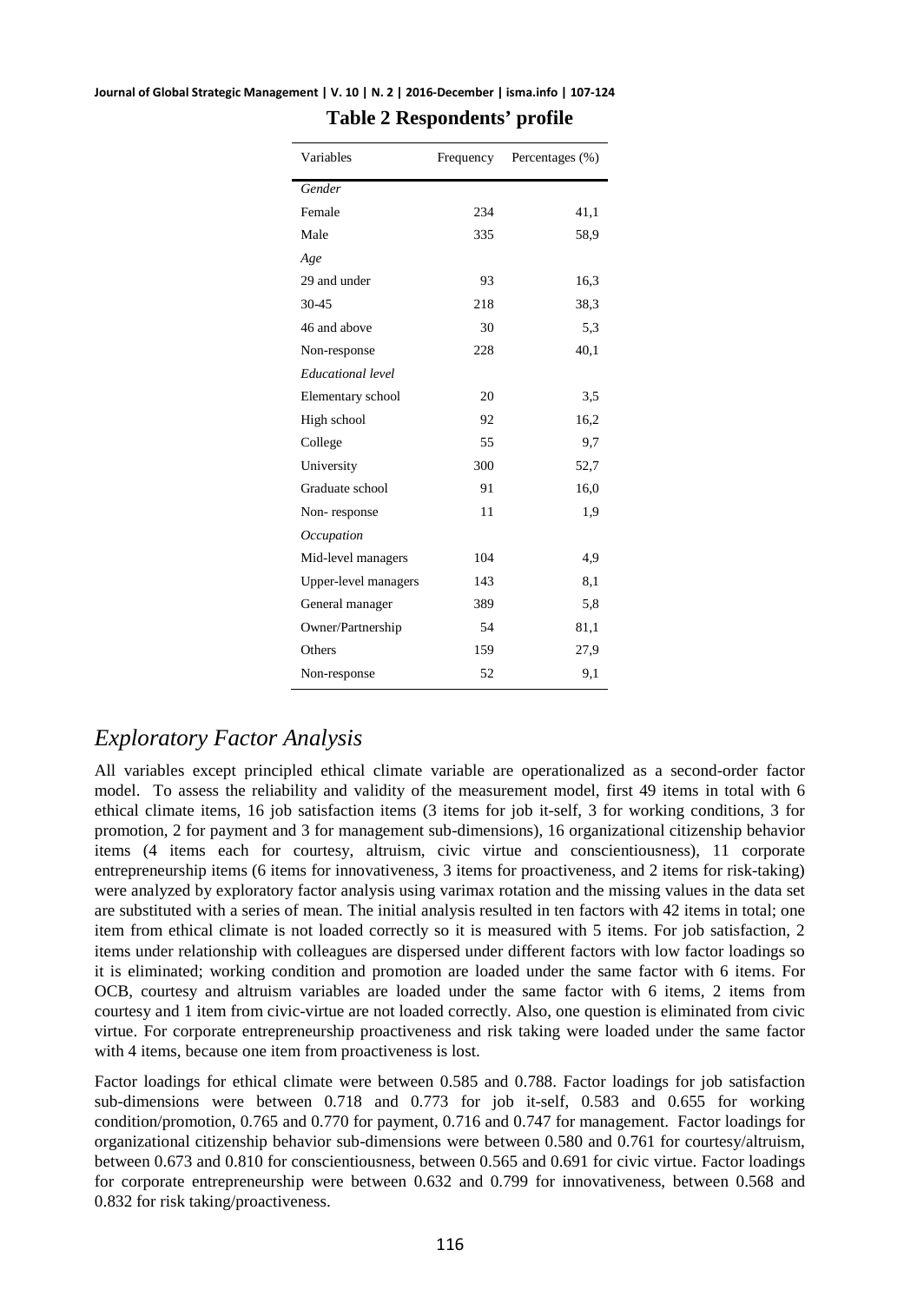# Hypothesis Analysis

To test the proposed hypothesis totally 600 responses gathered from the Turkish firms via mailquestionnaire. These firms are chosen because of their sophisticated business activities and differences in their competition, profitability, organizational culture and management. These variations were desirable to provide a reliable test of the hypotheses. To test the hypothesis, four moderated regression analyses were performed (Cohen and Cohen 1983). For each of the study's dependent variables, the analysis progressed in four steps.

First, to test the effect of job satisfaction (JS) and corporate entrepreneurship (CE) on organizational citizenship (OC) separate regression analyses between JS-OC and CE-OC are performed. Moreover, to test the mediator effect of job satisfaction between CE and OC, the dependent variable (Yij) was regressed on the JS and CE variables. Model-1, therefore, was as follows: Yij= (JS, CE).

Second, to test the moderator effect of principled-local lotus of ethical climate on OC, Model 2 was developed by adding the measures for PLEC (principled local ethical climate) and two interaction terms created by multiplying JS and CE mean center variables (mcvCE and mcvJS) with mcvPLCE. Model-2 was as follows: Yij= (JS, CE, PLEC, CE\*PLEC, JS\*PLEC).

Third, to test the possible curvilinear relationship between JS, CE and OC, Model 3 was Yij= (JS, CE, PLEC, JS<sup>2</sup>, PLEC\*JS<sup>2</sup>, CE<sup>2</sup>, PLEC\*CE<sup>2</sup>).

Finally, the moderator effect was analyzed by comparing the  $R^2$ s for Model-2 and Model-3 (Cohen and Cohen 1983). If the partial F-value associated with the change in  $\mathbb{R}^2$  was significant, then the moderator effect was significant. The results from these analyses are presented in next section.

## *Hypothesis Testing Results*

As shown in Table 3, proposed H1 is supported, job satisfaction is significant ( $\beta = 0.551$ , p<0.01) and positively related to organization citizenship and explained 30.3% of variance in OC. H2 is also supported, corporate entrepreneurship is significant ( $\beta = 0.371$ , p<0.01) and positively related to organization citizenship and explained 13.6% of variance in OC. H3 is supported since CE is significant  $(\beta = 0.562, p < 0.01)$  and positively related to job satisfaction and explained 31.4% of variance in JS.

Mediator and moderating effect results as shown in Table 3 as a general and in Table 4 within detailed sub-dimensions; presents the related hypothesis findings for this study. After including both of the independent variables; corporate entrepreneurship and job satisfaction simultaneously in the regression with organizational citizenship, H4 is also supported since CE positive effect on OC decreases dramatically from 0.37 to 0.09, so job satisfaction becomes a mediator.

As predicted in H5, Yij=(JS, CE, PLEC, CE\*PLEC, JS\*PLEC), the interaction term mcvPLEC\*mcvJS was significantly (β = -0.168, p<0.01) but negatively associated with OC, so H5 is partly supported. Principled-local ethical climate plays a moderator role between JS and OC, however opposite to our prediction it weakens the positive effect of JS on OC.

Same regression equation Yij=(JS, CE, PLEC, CE\*PLEC, JS\*PLEC) is used to test the moderator effect of principled-local ethical climate on the CE and OC relationship. The result supports H7, the interaction term mcvPLEC\*mcvCE was significantly ( $β = 0.09$ ,  $p < 0.05$ ) and positively associated with OC, meaning that PLEC strengthens the positive effect of CE on OC behaviour.

H6 and H8, Yij= (JS, CE, PLEC, JS<sup>2</sup>, PLEC\*JS<sup>2</sup>, CE<sup>2</sup>, PLEC\*CE<sup>2</sup>) is partly supported. The results provide some support for the predicted curvilinear relationship between JS, CE and OC. Interaction term (mcvPLEC\*mcvCE<sup>2</sup>) did not have a significant coefficient ( $p$ >0.05), meaning that PLEC does not possess any curvilinear effect on the relationship between CE and OC. Other interaction term (mcvPLEC\*mcvJS<sup>2</sup>) had negative and significant ( $\beta$  = -0.15, p<0.01) coefficient in OC equations, instead of a positive effect as predicted, so H6 is partly supported but H8 is rejected.

In conclusion, PLEC has a reversed curvilinear effect on the relationship between JS and OC; the positive effect of JS on OC, will be diminished up to a certain level at the beginning and then it will begin to reincrease incrementally from that level. The reason for that, from a certain point, strong written ethic rules might reduce the flexibility on the job and co-operation of the employees with other colleagues and managers. The situation will bring standardization in the long-term and might inhibit creativity and open-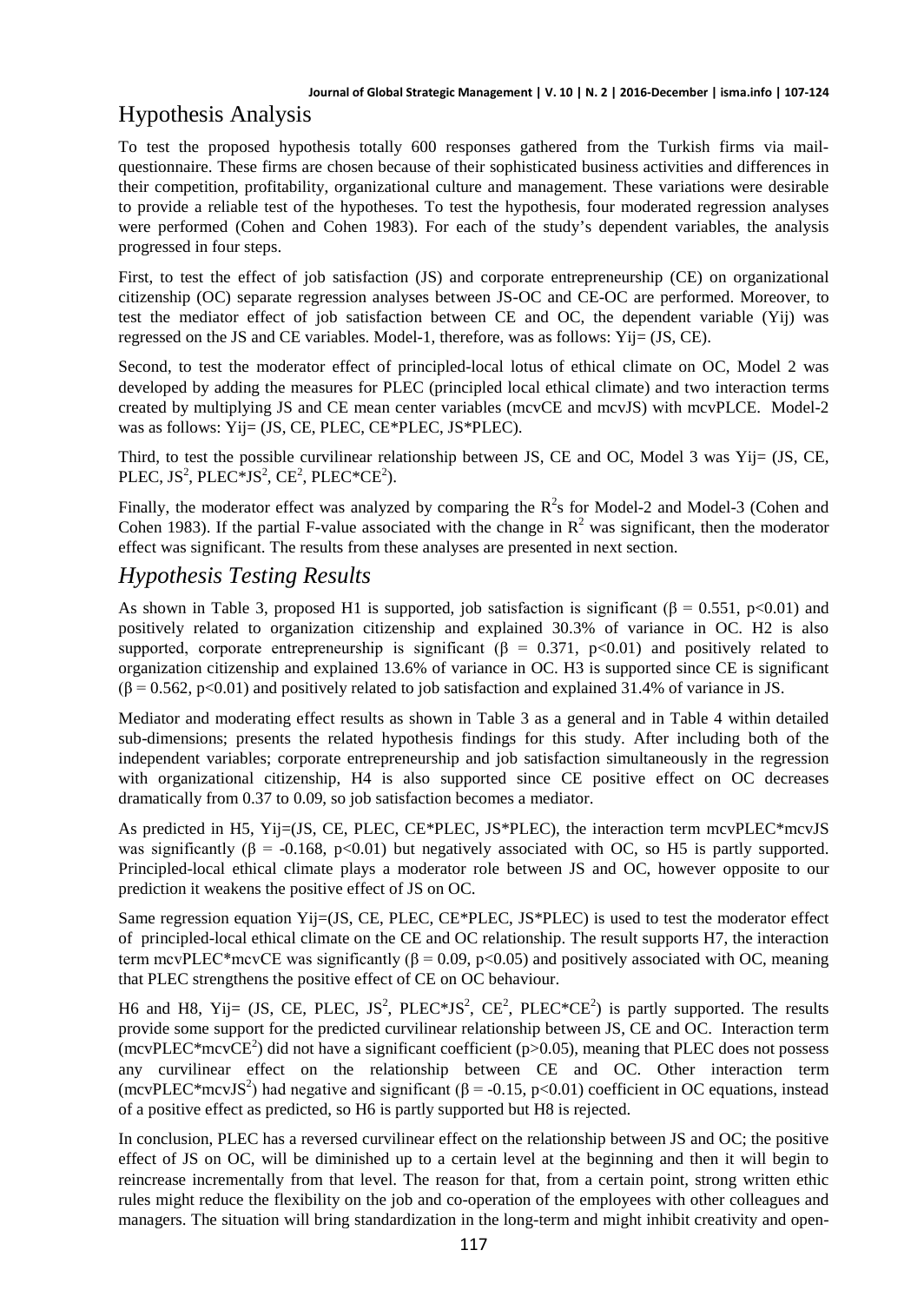communication in different levels. As a result, employees are not going to show any effort to be involved in OC behaviors in front of strongly pre-defined written forcing ethic rules like helping other workers, cooperating with them, avoiding conflicts, and participating in extra activities which are on behalf of the firm. At the beginning, employees will feel being forced to obey written ethic rules only being afraid of staying out of the required borders. However, by the time these rules will create a positive working environment inhibiting opportunistic behaviors and reincrease the positive effect of JS on OC behaviors.

|                                     | $Model 1: (linear regression + moderator effects)$ |                |                   |                      |  |
|-------------------------------------|----------------------------------------------------|----------------|-------------------|----------------------|--|
|                                     | Courtesy /                                         | Civic          |                   | Organizational       |  |
|                                     | altruism                                           | virtue         | Conscientiousness | citizenship          |  |
| <b>Innovativeness</b>               | $0.15**$                                           | $0.30**$       | $0.27**$          |                      |  |
| Risk taking / proactiveness         | 0.02                                               | $0.13**$       | 0.04              |                      |  |
| Management satisfaction             | 0.08                                               | $0.17**$       | 0.06              |                      |  |
| Job it-self satisfaction            | 0.05                                               | $0.13**$       | $0.13**$          |                      |  |
| Payment satisfaction                | 0.003                                              | 0.05           | 0.04              |                      |  |
| Colleagues satisfaction             | $0.15**$                                           | $0.12**$       | $0.2**$           |                      |  |
| Company policy (§)                  | 0.04                                               | $0.24**$       | $0.12*$           |                      |  |
| Principle ethical climate           |                                                    |                |                   |                      |  |
| (linearmod, curvilinearmod)         | 0.02,0.012                                         | $0.14**0.12**$ | $0.09*, 0.097*$   | $0.13**$ , $0.12**$  |  |
| JS                                  |                                                    |                |                   | $0.55**$<br>$0.37**$ |  |
| CE (JS moderator effect)<br>PLEC*JS | $(-)0.09$                                          | $(-)0.11**$    | $(-)0.13**$       | $(-)0.17**$          |  |
| PLEC*CE                             | 0.03                                               | 0.06           | $0.095*$          | $0.09*$              |  |
|                                     | $(-)0.23$                                          | 0.52           | 0.21              | 0.16                 |  |
| JS squared                          | $0.66*$                                            | 0.29           | $(-)0.13$         | $0.48*$              |  |
| CE squared<br>JS squared*PLEC       | $(-)0.07$                                          | $(-)0.12**$    | $(-)0.12*$        | $(-)0.15**$          |  |
| CE squared*PLEC                     |                                                    | 0.02           | 0.09              | 0.04                 |  |
| $R^2$ -corporate                    | $(-)0.03$                                          |                |                   |                      |  |
| entrepreneurship                    | 0.025                                              | 0.15           | 0.083             |                      |  |
| $R^2$ -job satisfaction             | 0.056                                              | 0.286          | 0.154             |                      |  |
|                                     | Model 2: (mediating effects)                       |                |                   |                      |  |
|                                     | Courtesy/                                          |                | Organizational    |                      |  |
|                                     | altruism                                           | Civic virtue   | Conscientiousness | citizenship          |  |
| Innovativeness                      | 0.06                                               | 0.05           | $0.10*$           |                      |  |
| Risk taking / proactiveness         | 0.04                                               | 0.11           | 0.05              |                      |  |
| Management satisfaction             | 0.07                                               | 0.16           | 0.05              |                      |  |
| Job it-self satisfaction            | 0.05                                               | 0.13           | $0.13**$          |                      |  |
| Payment satisfaction                | $(-)0.02$                                          | 0.05           | $(-)0.01$         |                      |  |
| Colleagues satisfaction             | $0.15**$                                           | 0.12           | $0.20**$          |                      |  |
| Company policy (§)                  | 0.01                                               | 0.20           | 0.06              |                      |  |

**Table 3 Relationships between the main constructs in the research model**

**Notes**: (§) company policy consists "promotion and working conditions satisfaction". \*\*Correlation is significant at the p<0.01 level and \*Correlation is significant at the p<0.05 level.

The overall curvilinear relationship between the model variables is tested by comparing their  $R^2$  values. The  $R^2$  of the first model (H5, H7); the moderating effect of ethical climate on the relationship between JS, CE and organizational behavior; Yij=(JS, CE, PLEC, CE\*PLEC, JS\*PLEC) and the  $R^2$  of the second model (H6, H8); the curvilinear relationship between JS, CE and OC under the moderating effect of PLEC; Yij= (JS, CE, PLEC, JS<sup>2</sup>, PLEC\*JS<sup>2</sup>, CE<sup>2</sup>, PLEC\*CE<sup>2</sup>), are found as 0.336 and 0.334 in sequence. As a result, it is concluded that there is no any clear definite curvilinear relationship between JS, CE and overall OC because  $R^2$ , explanatory power of the second model is slightly less than the first one.

Briefly, this study results suggests that; PLEC has a linear moderator effect on the relationship between CE and conscientiousness only, rather than on the relationships among CE, and other OC behaviors like altruism and civic virtue. Moreover, PLEC does not have any curvilinear moderator role on any of the relationships among CE and OC behaviors (altruism, conscientiousness, and civic- virtue). Withal under JS-civic virtue and JS-conscientiousness relationships, PLEC plays a moderator role, but in opposite way of what is expected. Instead of strengthening, it weakens the relationships between these variables. The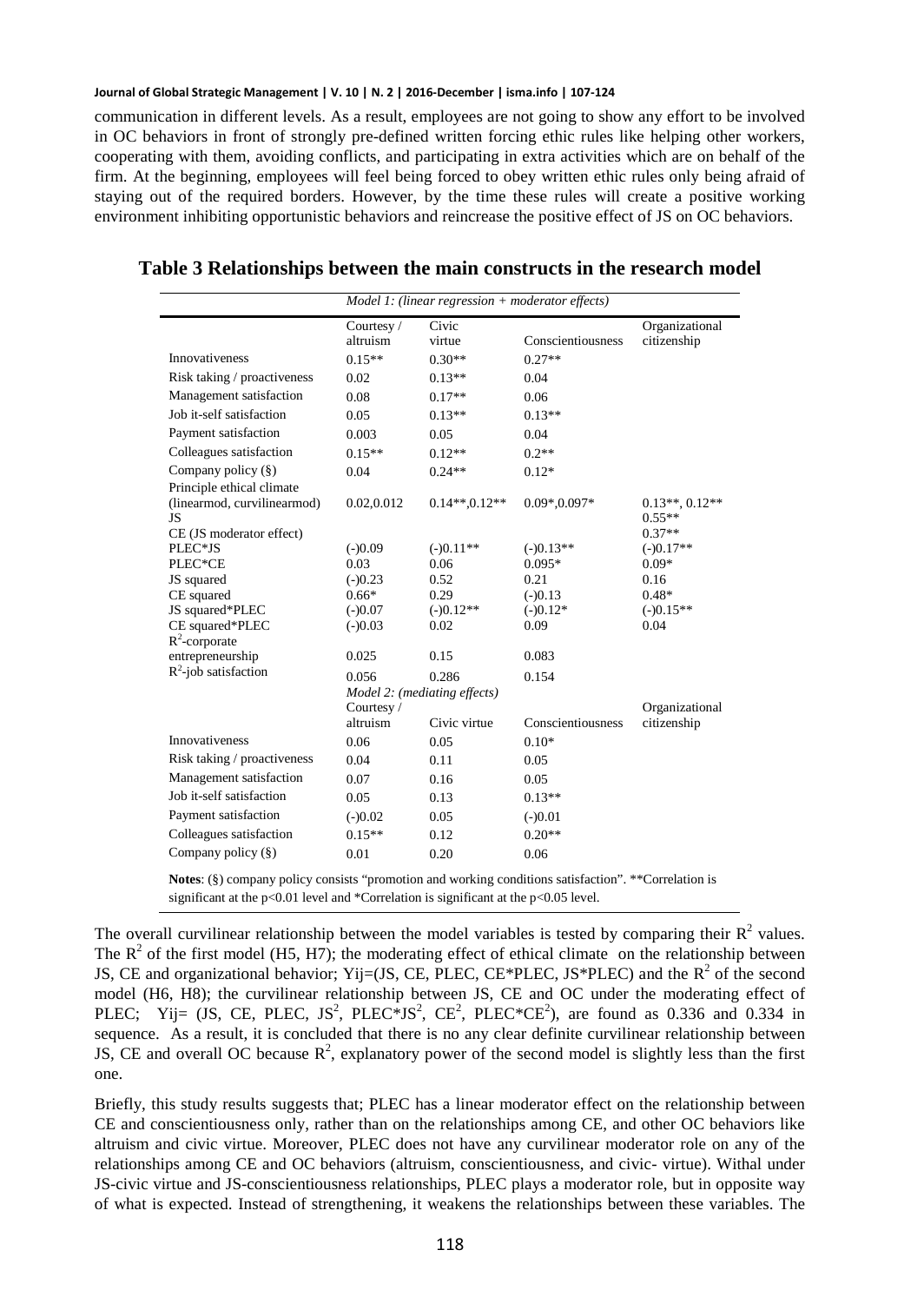reason why is explained under discussion part. Additionally, PLEC has a curvilinear moderator effect on JS and civic-virtue and JS and conscientiousness relationships, since up to a certain point, PLEC reverse, and diminish the positive effect of JS on both civic virtue and conscientiousness, then reincrease it again. There is no any linear or non-linear moderator effect of PLEC on altruism.

|                                 |                                    |                     | Hypotheses relationship                           |                                             |               |                            | Result                              |
|---------------------------------|------------------------------------|---------------------|---------------------------------------------------|---------------------------------------------|---------------|----------------------------|-------------------------------------|
| Job Satisfaction                |                                    |                     |                                                   | Organizational Citizenship<br>$\rightarrow$ |               |                            |                                     |
|                                 | (sub-dimensions)                   |                     |                                                   |                                             |               | (sub-dimensions)           |                                     |
|                                 | Job it-self satisfaction           |                     |                                                   | N.S.                                        |               |                            |                                     |
|                                 | Management satisfaction            |                     |                                                   | N.S.                                        |               |                            |                                     |
| H1a)                            | Company policy $(\S)$              |                     |                                                   |                                             | N.S.          | Courtesy - Altruism        | Partly Supported                    |
|                                 | Payment satisfaction               |                     |                                                   |                                             | N.S.          |                            |                                     |
| <b>Colleagues satisfaction</b>  |                                    |                     |                                                   | $\star\star$                                |               |                            |                                     |
| <b>Job it-self satisfaction</b> |                                    |                     |                                                   | $* *$                                       |               |                            |                                     |
|                                 | Management satisfaction            |                     |                                                   |                                             | N.S.          |                            |                                     |
| H1b)                            | <b>Company policy</b>              |                     |                                                   | $\ast$                                      |               | Conscientiousness          | Partly Supported                    |
|                                 | Payment satisfaction               |                     |                                                   | N.S.                                        |               |                            |                                     |
|                                 |                                    |                     | <b>Colleagues satisfaction</b>                    | $* *$                                       |               |                            |                                     |
|                                 | Job it-self satisfaction           |                     |                                                   | $* *$                                       |               |                            |                                     |
|                                 |                                    |                     | <b>Management satisfaction</b>                    | $***$                                       |               |                            |                                     |
| H1c)                            | <b>Company policy</b>              |                     |                                                   | $\pm\,\pm$                                  |               | Civic-virtue               | Partly Supported                    |
|                                 | Payment satisfaction               |                     |                                                   | N.S.                                        |               |                            |                                     |
|                                 |                                    |                     | <b>Colleagues satisfaction</b>                    | $* *$                                       |               |                            |                                     |
|                                 |                                    |                     |                                                   |                                             |               |                            |                                     |
|                                 |                                    |                     | Corporate Entrepreneurship                        | →                                           |               | Organizational Citizenship |                                     |
|                                 | (sub-dimensions)                   |                     |                                                   | $* *$                                       |               | (sub-dimensions)           |                                     |
| H2a)                            | <b>Innovativeness</b>              |                     |                                                   |                                             |               | Courtesy - Altruism        | Partly Supported                    |
|                                 |                                    |                     | Risk taking (and) Proactiveness                   | N.S.<br>$\pm\pm$                            |               |                            |                                     |
| H2b)                            | <b>Innovativeness</b>              |                     |                                                   |                                             |               | Conscientiousness          | Partly Supported                    |
|                                 |                                    |                     | Risk taking (and) Proactiveness                   | N.S.                                        |               |                            |                                     |
| H2c)                            | <b>Innovativeness</b>              |                     |                                                   | **<br>$\star\star$                          |               | Civic-virtue               | <b>Fully Supported</b>              |
|                                 |                                    |                     | <b>Risk taking / Proactiveness</b>                |                                             |               |                            |                                     |
|                                 |                                    |                     | H4) mediating effect of Job Satisfaction factors: |                                             |               |                            |                                     |
| Corporate                       |                                    |                     | Job Satisfaction                                  |                                             | $\rightarrow$ | Organizational Citizenship |                                     |
|                                 | Entrepreneurship (†)               |                     |                                                   |                                             |               |                            |                                     |
|                                 |                                    |                     |                                                   |                                             | N.S.          | Courtesy Altruism          | The sub-dimension of job it-        |
|                                 | Innovativeness<br>→                |                     | Job it-self satisfaction                          |                                             | $* *$         | Conscientiousness          | self partly plays the mediating     |
|                                 |                                    |                     |                                                   |                                             | $\star\star$  | Civic-virtue               | role.                               |
|                                 |                                    | Management          |                                                   |                                             | N.S.          | Courtesy Altruism          | The sub-dimension of                |
| Innovativeness                  |                                    | →                   | satisfaction                                      |                                             | N.S.          | Conscientiousness          | management partly plays the         |
|                                 |                                    |                     |                                                   |                                             | $\star\star$  | Civic-virtue               | mediating role.                     |
|                                 |                                    | →<br>Company policy |                                                   |                                             | N.S.          | Courtesy Altruism          | The sub-dimension of <i>company</i> |
| Innovativeness                  |                                    |                     |                                                   |                                             |               | Conscientiousness<br>N.S.  | <i>policy</i> partly plays the      |
|                                 |                                    |                     |                                                   |                                             | $\star\star$  | Civic-virtue               | mediating role.                     |
|                                 |                                    |                     |                                                   |                                             | N.S.          | Courtesy Altruism          | The sub-dimension of payment        |
| Innovativeness                  |                                    | →                   | Payment satisfaction                              |                                             | N.S.          | Conscientiousness          | does not play the mediating         |
|                                 |                                    |                     |                                                   |                                             | N.S.          | Civic-virtue               | role.                               |
|                                 |                                    |                     |                                                   |                                             | $\pm\pm$      | <b>Courtesy Altruism</b>   | The sub-dimension of                |
| Innovativeness                  |                                    | →                   | Colleagues<br>satisfaction                        |                                             | $* *$         | Conscientiousness          | colleagues plays the fully          |
|                                 |                                    |                     |                                                   |                                             | **            | Civic-virtue               | mediating role.                     |
|                                 | The <b>linear</b> moderator effect |                     |                                                   |                                             |               |                            |                                     |
|                                 | Yij=(JS, PLEC, JS*PLEC)            |                     |                                                   |                                             |               |                            |                                     |
| H5a)                            |                                    |                     |                                                   | N.S.                                        |               | Courtesy - Altruism        | There is no significant             |
|                                 |                                    |                     |                                                   |                                             |               |                            | moderating effect of PLEC.          |
| H5b)                            |                                    |                     |                                                   | $\ast\ast$                                  |               | Conscientiousness          | Significant but opposite direction  |
|                                 |                                    |                     |                                                   | $(-)$                                       |               |                            | of PLEC, for this reason partly     |
|                                 |                                    |                     | <b>Job Satisfaction</b>                           |                                             |               |                            | supported.                          |
| H5c)                            |                                    |                     |                                                   | **                                          |               | Civic-virtue               | Significant but opposite direction  |
|                                 |                                    |                     |                                                   | $(-)$                                       |               |                            | of PLEC, for this reason partly     |
|                                 |                                    |                     |                                                   |                                             |               |                            | supported.                          |
|                                 |                                    |                     | The curvilinear moderator effect $Yij=$           |                                             |               |                            |                                     |
|                                 |                                    |                     |                                                   |                                             |               |                            |                                     |

#### **Table 4 Detailed hypothesis test results of research model's sub-dimensions**

*(JS, PLEC, JS<sup>2</sup> , PLEC\*JS<sup>2</sup> )* H6a) Job Satisfaction N.S. Courtesy - Altruism There is no significant

moderating effect of PLEC.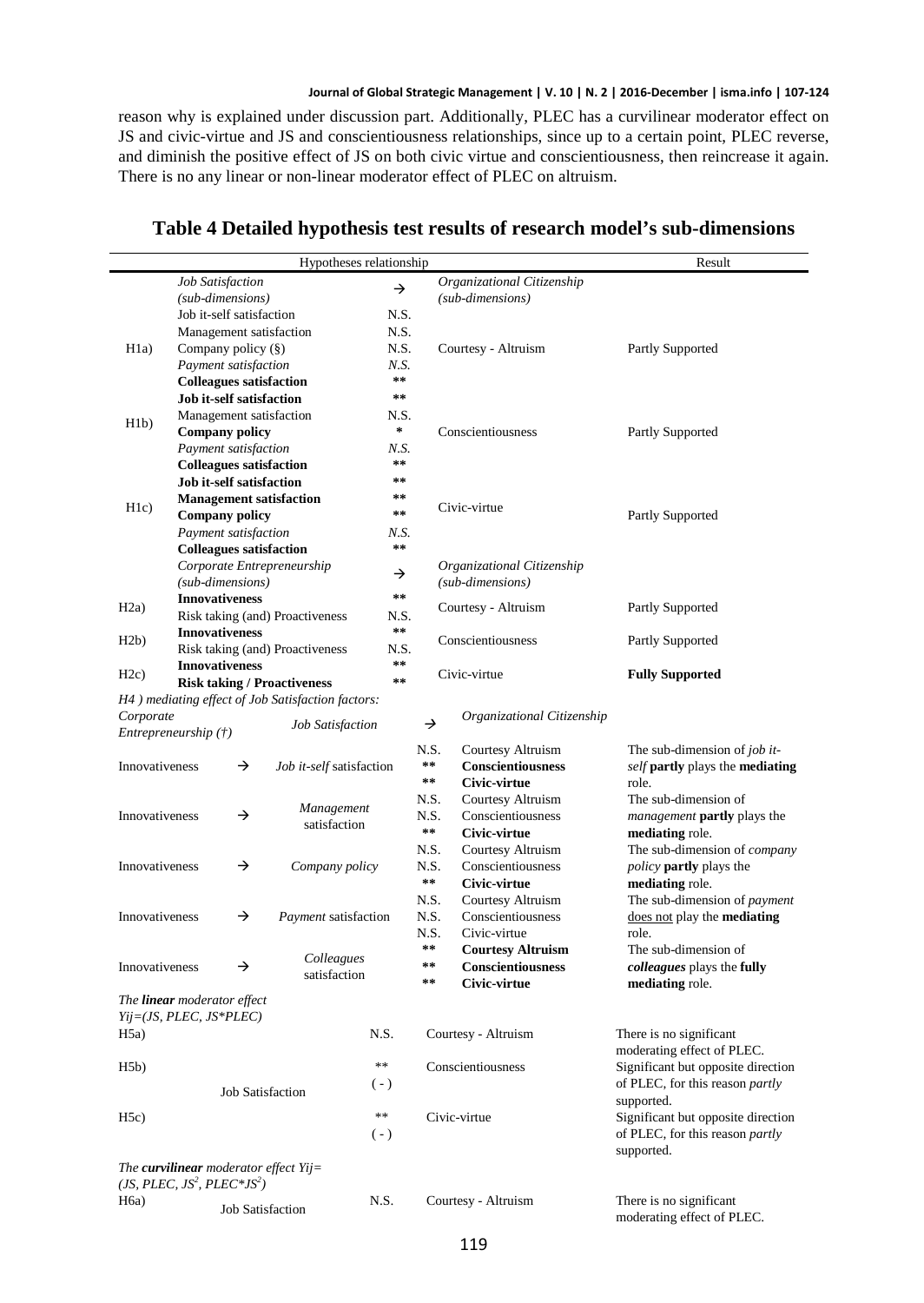| H6b)                                                |                                                 | *           | Conscientiousness   | There is a significant<br>curvilinear moderator effect.                                    |
|-----------------------------------------------------|-------------------------------------------------|-------------|---------------------|--------------------------------------------------------------------------------------------|
| H6c)                                                |                                                 | **<br>$(-)$ | Civic-virtue        | Significant but opposite direction<br>of PLEC, for this reason <i>partly</i><br>supported. |
| The <b>linear</b> moderator effect                  |                                                 |             |                     |                                                                                            |
| $Yij=(CE, PLEC, CE*PLEC)$                           |                                                 |             |                     |                                                                                            |
| H7a)                                                |                                                 | N.S.        | Courtesy - Altruism | There is no significant<br>moderating effect of PLEC.                                      |
| H7b)                                                | Corporate<br>Entrepreneurship                   | **          | Conscientiousness   | There is a significant linear<br>moderator effect.                                         |
| H7c)                                                |                                                 | N.S.        | Civic-virtue        | There is no significant.<br>moderating effect of PLEC.                                     |
| (CE, PLEC, CE <sup>2</sup> , PLEC*CE <sup>2</sup> ) | The <b>curvilinear</b> moderator effect $Yij =$ |             |                     |                                                                                            |
| H8a)                                                |                                                 | N.S.        | Courtesy - Altruism | There is no significant<br>moderating effect of PLEC.                                      |
| H8b)                                                | Corporate<br>Entrepreneurship                   | N.S.        | Conscientiousness   | There is no significant<br>moderating effect of PLEC.                                      |
| H8c)                                                |                                                 | N.S.        | Civic-virtue        | There is no significant<br>moderating effect of PLEC.                                      |

**Notes**: N.S. means not supported, \*\*Correlation is significant at the p<0.01 level and \*Correlation is significant at the p<0.05 level. (§) company policy consists "promotion and working conditions satisfaction". (†) risk taking-proactiveness variable was already found insignificant with altruism, conscientiousness and civic virtue OC behaviours under the simple regression model, so has not been taken into consideration. Only the mediating effect of JS between innovativeness and OC behaviour factors (altruism, conscientiousness and civic-virtue) are analysed.

## **CONCLUSION**

Overall results show that both job satisfaction variable except "payment" sub-dimension and only innovativeness sub-dimension of corporate entrepreneurship are positively and significantly correlated with all OCBs (i.e., courtesy-altruism, conscientiousness and civic-virtue). In a study of managers in a large non-profit organization, Deshpande (1996a), found that an organization could influence job satisfaction of its employees, except satisfaction with pay, which may be beyond managerial control, by manipulating the ethical climate. The other corporate entrepreneurship sub-dimension, risk takingproactiveness, does not show any effect on any of the OCBs.

Principled local ethical climate has a linear moderator effect between CE and OCB; it strengthens the positive relationship between them. However it does not show any curvilinear moderator effect on the relationship between CE and OCB. It is found that principled local ethical climate has both linear and curvilinear moderator effect between job satisfaction and organizational citizenship, but in negative way. On the other hand, at first, strong ethical environment weakens the positive effect of JS on OCB up to a certain level and then reincrease it again incrementally from that level. The reason for that might be "mechanic" company structure of our sampling data; industrial regions manufacturing firms where strong written ethic rules of these companies force employees to obey pre-defined working standards. In this type of companies, principled-local ethic rules lead to more definite job descriptions and more conservative working environment which decrease co-operation, innovativeness, and flexibility. As a result, a good relationship with upper-level management and colleagues is getting harder. Workers began to need less OC behaviors and show less effort for altruism, or consciousness when all other desired conditions are offered and provided for a good job. They do not force themselves to make continue OC behaviors unfortunately. OC behaviors need more time and energy. Moreover, as principled-local ethical climate is getting stronger, the positive effect of JS on OC begins to decrease from a certain point too; because workers feel themselves under pressure of written supreme rules.

Overall, job satisfaction has a mediator role between corporate entrepreneurship and organizational citizenship but only colleague satisfaction plays a mediator role between innovativeness under CE and each of OCB sub-dimensions. As a result, the study helped to find-out the moderator role of ethical climate in the triangle of JS, CE, and OCB relationships.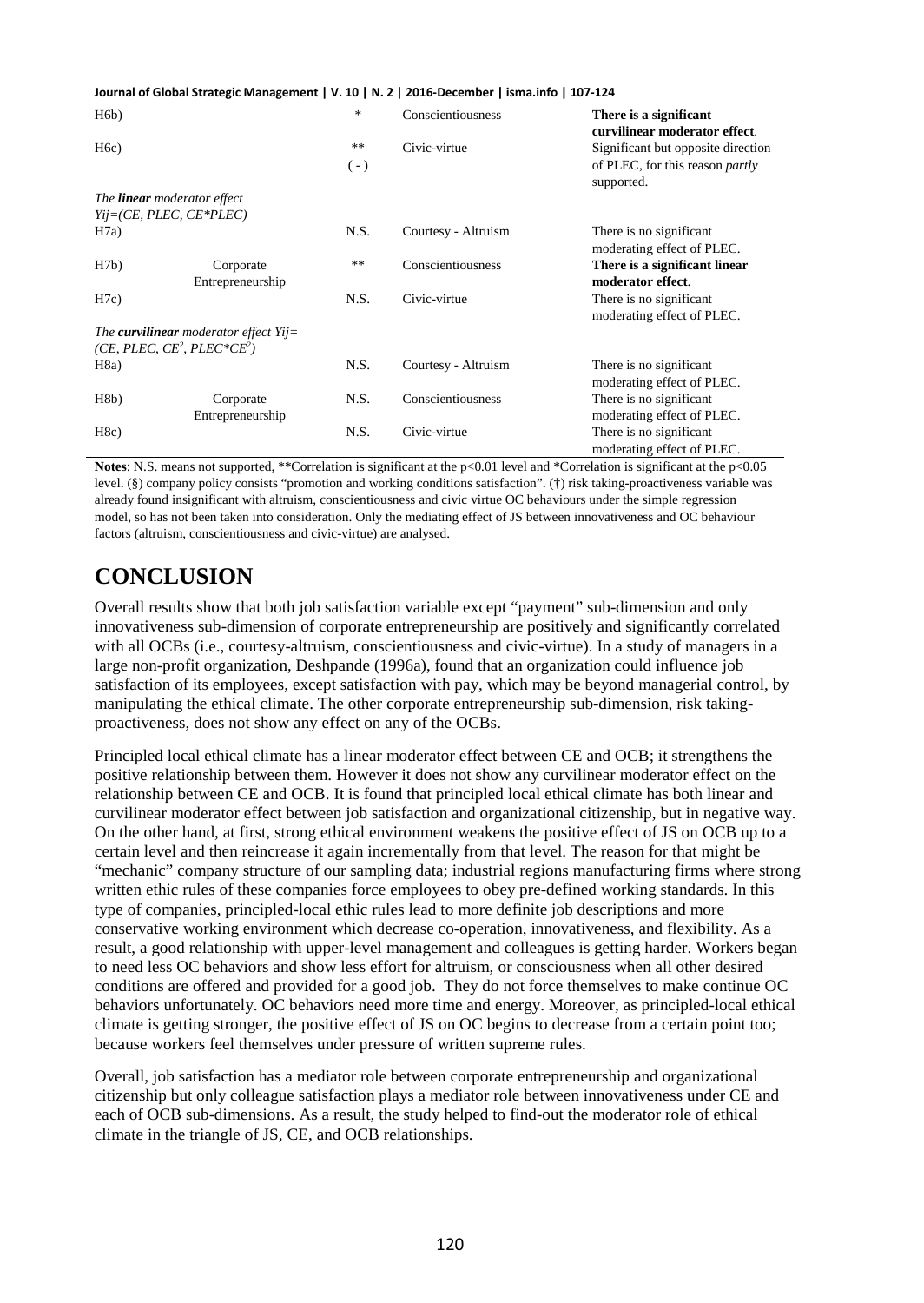### **REFERENCES**

Ackfeldt, A.L. and Coote, L.V. (2005). A study of organizational citizenship behaviors in a retail setting. Journal of Business Research, 58(2), 151-159.

Antoncic, B. and Hisrich, R.D. (2001). Intrapreneurship: construct refinement and cross-cultural validation. Journal of Business Venturing, 16(5), 495-527.

Babin, B.J. and Boles, J.S. (1998). Employee behavior in a service environment: a model and test of potential differences between men and women. The Journal of Marketing, 62(21), 77-91.

Bowling, N.A. (2007). Is the job satisfaction–job performance relationship spurious? A meta-analytic examination. Journal of Vocational Behavior, 71(2), 167-185.

Chiaburu, D.S. and Lim, A.S. (2008). Manager trustworthiness or interactional justice? Predicting organizational citizenship behaviors. Journal of Business Ethics, 83(3), 453-467.

Cohen, J. and Cohen. P. (1983). Applied Multiple Regression/Correlation Analysis for the Behavioral Sciences. 2nd ed. Hillsdale, NJ, L. Erlbaum Associates.

Covin, J.G., Slevin, D.P. and Schultz, R.L. (1994). Implementing strategic missions: effective strategic, structural and tactical choices. Journal of Management Studies, 31(4), 481-506.

Cullen, J.B., Victor, B. and Stephens, C. (1989). An ethical weather report: assessing the organization's ethical climate. Organizational Dynamics, 18(2), 50-62.

Cullen, J.B., Parboteeah, K.P. and Victor, B. (2003). The effects of ethical climates on organizational commitment: a two-study analysis. Journal of Business Ethics, 46(2), 127-141.

DeGeorge, R.T. (1999). Business Ethics, Upper Saddle River, NJ, Prentice-Hall.

Deshpande, S.P. (1996a). Ethical climate and the link between success and ethical behavior: an empirical investigation of a non-profit organization. Journal of Business Ethics, 15(3), 315-320.

Deshpande, S.P. (1996b). The impact of ethical climate types on facets of job satisfaction: an empirical investigation. Journal of Business Ethics, 15(6), 655 660.

Fisher, C.D. (2003). Why do lay people believe that satisfaction and performance are correlated? Possible sources of a commonsense theory. Journal of Organizational Behavior, 24(6), 753-777.

Fu, W. (2014). The impact of emotional intelligence, organizational commitment, and job satisfaction on ethical behavior of Chinese employees. Journal of Business Ethics, 122(1), 137-144.

Gonzalez-Padron, T., Hult, G.T.M. and Calantone, R. (2008). Exploiting innovative opportunities in global purchasing: an assessment of ethical climate and relationship performance. Industrial Marketing Management, 37(1), 69-82.

Gray, B. and Ariss, S.S. (1985). Politics and strategic change across organizational life cycles. Academy of Management Review, 10(4), 707-723.

Greenslade, J.H. and Jimmieson, N.L. (2011). Organizational factors impacting on patient satisfaction: a cross sectional examination of service climate and linkages to nurses' effort and performance. International Journal of Nursing Studies, 48(10), 1188-1198.

Hagedoorn, M., Van Yperen, N.W., Van de Vliert, E. and Buunk, B.P. (1999). Employees' reactions to problematic events: a circumplex structure of five categories of responses, and the role of job satisfaction. Journal of Organizational Behavior, 20(3), 309-321.

Huang, C.C., You, C.S. and Tsai, M.T. (2012). A multidimensional analysis of ethical climate, job satisfaction, organizational commitment, and organizational citizenship behaviors. Nursing Ethics, 19(4), 513-529.

Hulin, C.L. and Smith, P.A. (1967). An empirical investigation of two implications of the two-factor theory of job satisfaction. Journal of Applied Psychology, 51(5), 396-402.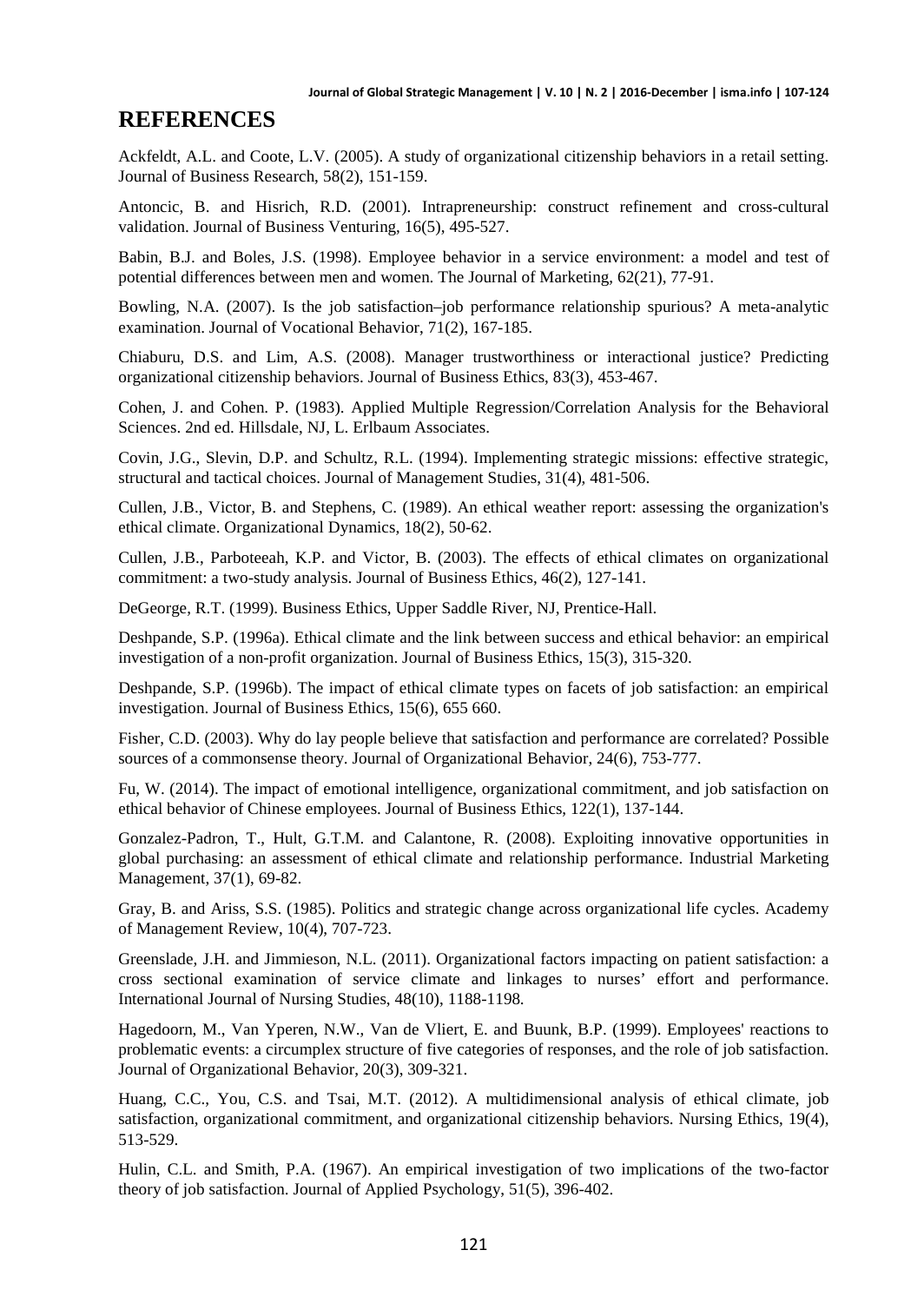Judge, T.A. and Bono, J.E. (2001). Relationship of core self-evaluations traits—self-esteem, generalized self-efficacy, locus of control, and emotional stability—with job satisfaction and job performance: A meta-analysis. Journal of Applied Psychology, 86(1), 80-92.

Karatepe, O.M., Uludag, O., Menevis, I., Hadzimehmedagic, L. and Baddar, L. (2006). The effects of selected individual characteristics on frontline employee performance and job satisfaction. Tourism Management, 27(4), 547-560.

Koh, H.C. and El'Fred, H.Y. (2001). The link between organizational ethics and job satisfaction: a study of managers in Singapore. Journal of Business Ethics, 29(4), 309-324.

Koys, D.J. (2001). The effects of employee satisfaction, organizational citizenship behavior, and turnover on organizational effectiveness: a unit level longitudinal study. Personal Psychology, 54(1), 101-114.

Landeros, R. and Plank, R.E. (1996). How ethical are purchasing management professionals?. Journal of Business Ethics, 15(7), 789-803.

LePine, J.A., Erez, A. and Johnson, D.E. (2002). The nature and dimensionality of organizational citizenship behavior: a critical review and meta-analysis. Journal of Applied Psychology, 87(1), 52-65.

Lumpkin, G.T. and Dess, G.G. (1997). Proactiveness versus competitive aggressiveness: teasing apart key dimensions of an entrepreneurial orientation. In Raynolds, P.D., Bygrave, W.D., Carter, N.M., Davidsson, P., Gartner, W.B., Mason, C.M. and McDougall, P.P. (Eds.), Frontiers of Entrepreneurship Research. Wellesley, MA: Babson College - Center for Entrepreneurial Studies.

MacKenzie, S.B., Podsakoff, P.M. and Ahearne, M. (1998). Some possible antecedents and consequences of in-role and extra-role salesperson performance. The Journal of Marketing, 62(3), 87-98.

Martin, K.D. and Cullen, J.B. (2006). Continuities and extensions of ethical climate theory: a metaanalytic review. Journal of Business Ethics, 69(2), 175-194.

Mayer, D.M., Kuenzi, M., Greenbaum, R., Bardes, M. and Salvador, R.B. (2009). How low does ethical leadership flow? Test of a trickle-down model. Organizational Behavior and Human Decision Processes, 108(1), 1 13.

Miller, D. (1983). The correlates for entrepreneurship in three types of firm. Management Science, 29(7), 770-791.

Motowidlo, S.J. (2000). Some basic issues related to contextual performance and organizational citizenship behavior in human resource management. Human Resource Management Review, 10(1), 115- 126.

Netemeyer, R.G., Boles, J.S., McKee, D.O. and McMurrian, R. (1997). An investigation into the antecedents of organizational citizenship behaviors in a personal selling context. The Journal of Marketing, 61(3), 85-98.

Neubert, M.J., Carlson, D.S., Kacmar, K.M., Roberts, J.A. and Chonko, L.B. (2009). The virtuous influence of ethical leadership behavior: evidence from the field. Journal of Business Ethics, 90(2), 157- 170.

Organ, D.W. (1988). Organizational Citizenship Behavior: The Good Soldier Syndrome. Lexington, MA, Lexington Books.

Organ, D.W. and Ryan, K. (1995). A meta‐analytic review of attitudinal and dispositional predictors of organizational citizenship behavior. Personnel Psychology, 48(4), 775-802.

Pearce II, J.A., Kramer, T.R. and Robbins, D.K. (1997). Effects of managers' entrepreneurial behavior on subordinates. Journal of Business Venturing, 12(2), 147-160.

Pittaway, L., Carmouche, R. and Chell, E. (1998). The way forward: leadership research in the hospitality industry. International Journal of Hospitality Management, 17(4), 407-426.

Pittaway, L., (2001). Corporate enterprise: a new reality for hospitality organizations. International Journal of Hospitality Management, 20(4), 379-393.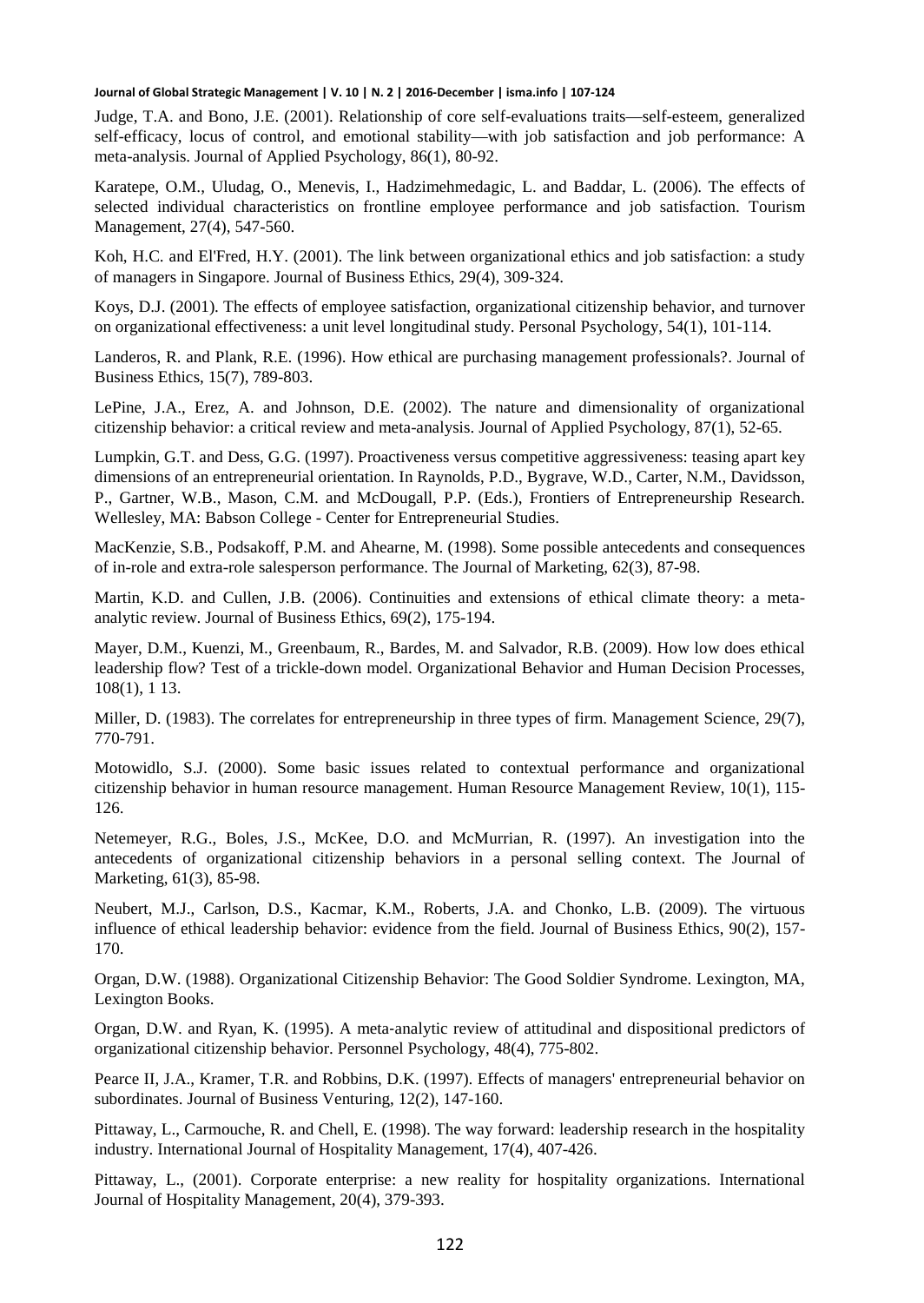Posdakoff, P.M. and Mackenzie, S.B. (1994). Organizational citizenship behaviors and sales unit effectiveness. Journal of Marketing Research, 31(3), 351-363.

Podsakoff, P.M., Ahearne, M. and MacKenzie, S.B. (1997). Organizational citizenship behavior and the quantity and quality of work group performance. Journal of Applied Psychology, 82(2), 262-270.

Podsakoff, P.M., MacKenzie, S.B., Paine, J.B. and Bachrach, D.G. (2000). Organizational citizenship behaviors: a critical review of the theoretical and empirical literature and suggestions for future research. Journal of Management, 26(3), 513-563.

Rego, A., Ribeiro, N. and Cunha, M.P. (2010). Perceptions of organizational virtuousness and happiness as predictors of organizational citizenship behaviors. Journal of Business Ethics, 93(2), 215-235.

Ruiz, P., Ruiz, C. and Martínez, R. (2011). Improving the leader–follower relationship: top manager or supervisor? The ethical leadership trickle-down effect on follower job response. Journal of Business Ethics, 99(4), 587-608.

Ruiz, P. and Martínez, R. (2014). Ethical culture, ethical intent, and organizational citizenship behavior: the moderating and mediating role of person–organization fit. Journal of Business Ethics, 120(1), 95-108.

Saal, F.E. and Moore, S.C. (1993). Perceptions of promotion fairness and promotion candidates' qualifications. Journal of Applied Psychology, 78(1), 705–710.

Saks, A.M., Mudrack, P.E. and Ashforth, B.E. (1996). The relationship between the work ethic, job attitudes, intentions to quit, and turnover for temporary service employees. Canadian Journal of Administrative Sciences, 13(3), 226–236.

Schminke, M., Ambrose, M.L. and Neubaum, D.O. (2005). The effect of leader moral development on ethical climate and employee attitudes. Organizational Behavior and Human Decision Processes, 97(2), 135-151.

Schneider, B., Goldstein, H.W. and Smith, D.B. (1995). The ASA framework: an update. Personnel Psychology, 48(4), 747-773.

Schwepker Jr, C.H. (1999). The relationship between ethical conflict, organizational commitment and turnover intentions in the salesforce. Journal of Personal Selling & Sales Management, 19(1), 43-49.

Shin, Y. (2012). CEO ethical leadership, ethical climate, climate strength, and collective organizational citizenship behavior. Journal of Business Ethics, 108(3), 299-312.

Smith, C.A., Organ, D.W. and Near, J.P. (1983). Organizational citizenship behavior: its nature and antecedents. Journal of Applied Psychology, 68(4), 653-663.

Slevin, D.P. and Covin, J.G. (1990). Juggling entrepreneurial style and organizational structure-how to get your act together. Sloan Management Review, 31(2), 43-53.

Turnipseed, D.L. (2002). Are good soldiers good? Exploring the link between organization citizenship behavior and personal ethics. Journal of Business Research, 55(1), 1-15.

Toor, S.R. and Ofori, G. (2009). Ethical leadership: examining the relationships with full range leadership model, employee outcomes, and organizational culture. Journal of Business Ethics, 90(4), 533-547.

Tsai, M.T. and Huang, C.C. (2008). The relationship among ethical climate types, facets of job satisfaction, and the three components of organizational commitment: a study of nurses in Taiwan. Journal of Business Ethics, 80(3), 565-581.

Valentine, S., Godkin, L. and Lucero, M. (2002). Ethical context, organizational commitment, and person-organization fit. Journal of Business Ethics, 41(4), 349-360.

Victor, B. and Cullen, J.B. (1988). The organizational bases of ethical work climates. Administrative Science Quarterly, 33(1), 101-125.

Viswesvaran, C. and Deshpande, S.P. (1996). Ethics, success, and job satisfaction: a test of dissonance theory in India. Journal of Business Ethics, 15(10), 1065 1069.